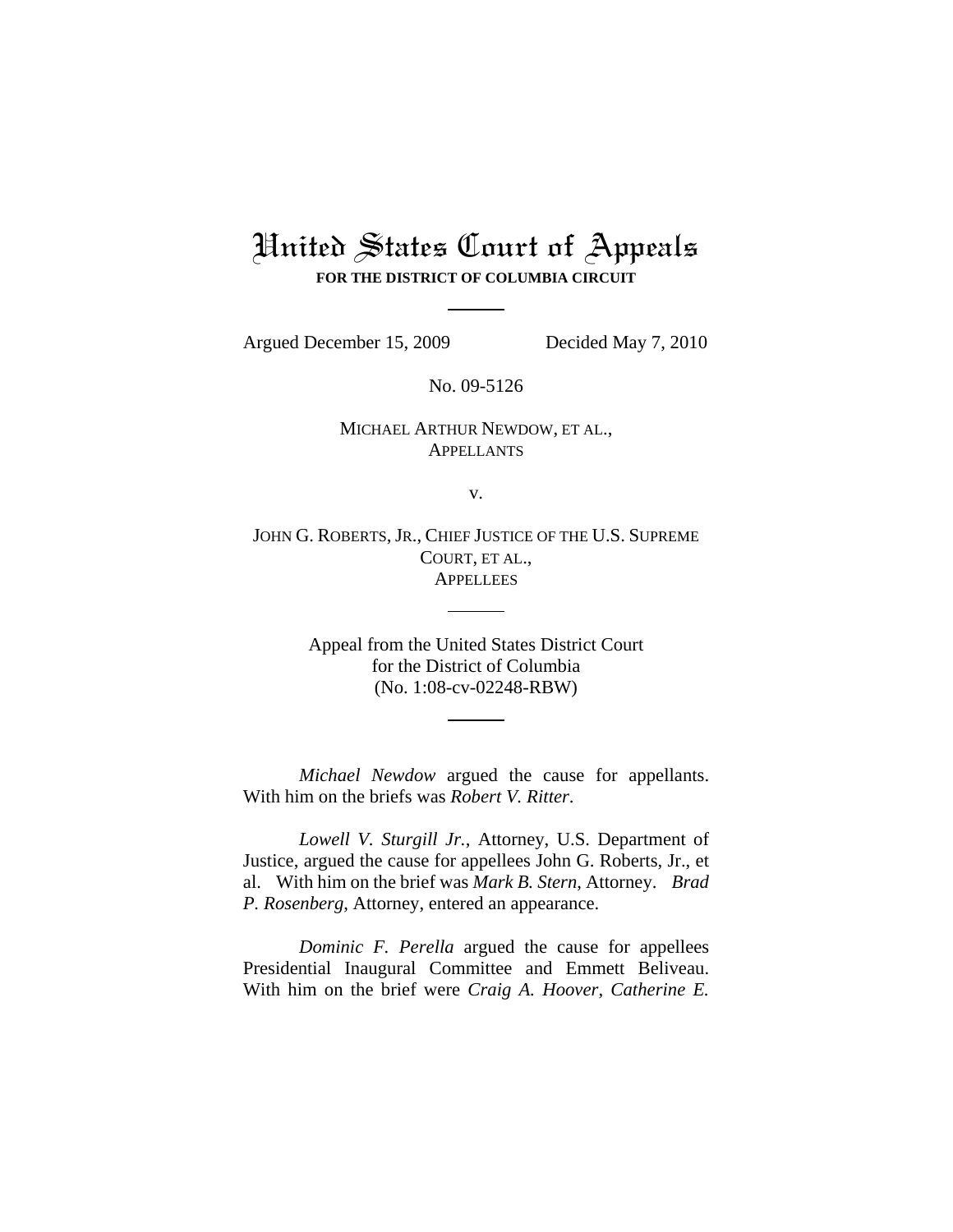*Stetson*, *E. Desmond Hogan*, *Robert Bauer*, and *Andrew Werbrock*. *Marc Elias* entered an appearance.

*H. Robert Showers* and *Kevin T. Snider* were on the brief for appellees Joseph Lowery and Richard Warren.

*James Matthew Henderson, Sr.* was on the brief for *amicus curiae* American Center for Law & Justice in support of appellees.

*Greg Abbott*, Attorney General, *James C. Ho*, Solicitor General, *C. Andrew Weber*, First Assistant Attorney General, *Adam W. Aston*, Assistant Solicitor General, *David S. Morales*, Deputy Attorney General for Civil Litigation, *Candice N. Hance*, Assistant Attorney General, Attorney General's Office of the State of Texas, *Troy King*, Attorney General, Attorney General's Office of the State of Alabama, *Daniel S. Sullivan*, Attorney General, Attorney General's Office of the State of Alaska, *Terry Goddard*, Attorney General, Attorney General's Office of the State of Arizona, *Dustin McDaniel*, Attorney General, Attorney General's Office of the State of Arkansas, *Edmund G. Brown, Jr., Attorney General, Attorney General's* Office of the State of California, *John W. Suthers*, Attorney General, Attorney General's Office of the State of Colorado, *Richard Blumenthal*, Attorney General, Attorney General's Office of the State of Connecticut, *Joseph R. Biden, III*, Attorney General, Attorney General's Office of the State of Delaware, *Bill McCollum*, Attorney General, Attorney General's Office of the State of Florida, *Thurbert E. Baker*, Attorney General, Attorney General's Office of the State of Georgia, *Mark J. Bennett*, Attorney General, Attorney General's Office of the State of Hawaii, *Lawrence G. Wasden*, Attorney General, Attorney General's Office of the State of Idaho, *Lisa Madigan*, Attorney General, Attorney General's Office of the State of Illinois, *Gregory F. Zoeller*, Attorney General, Attorney General's Office of the State of Indiana,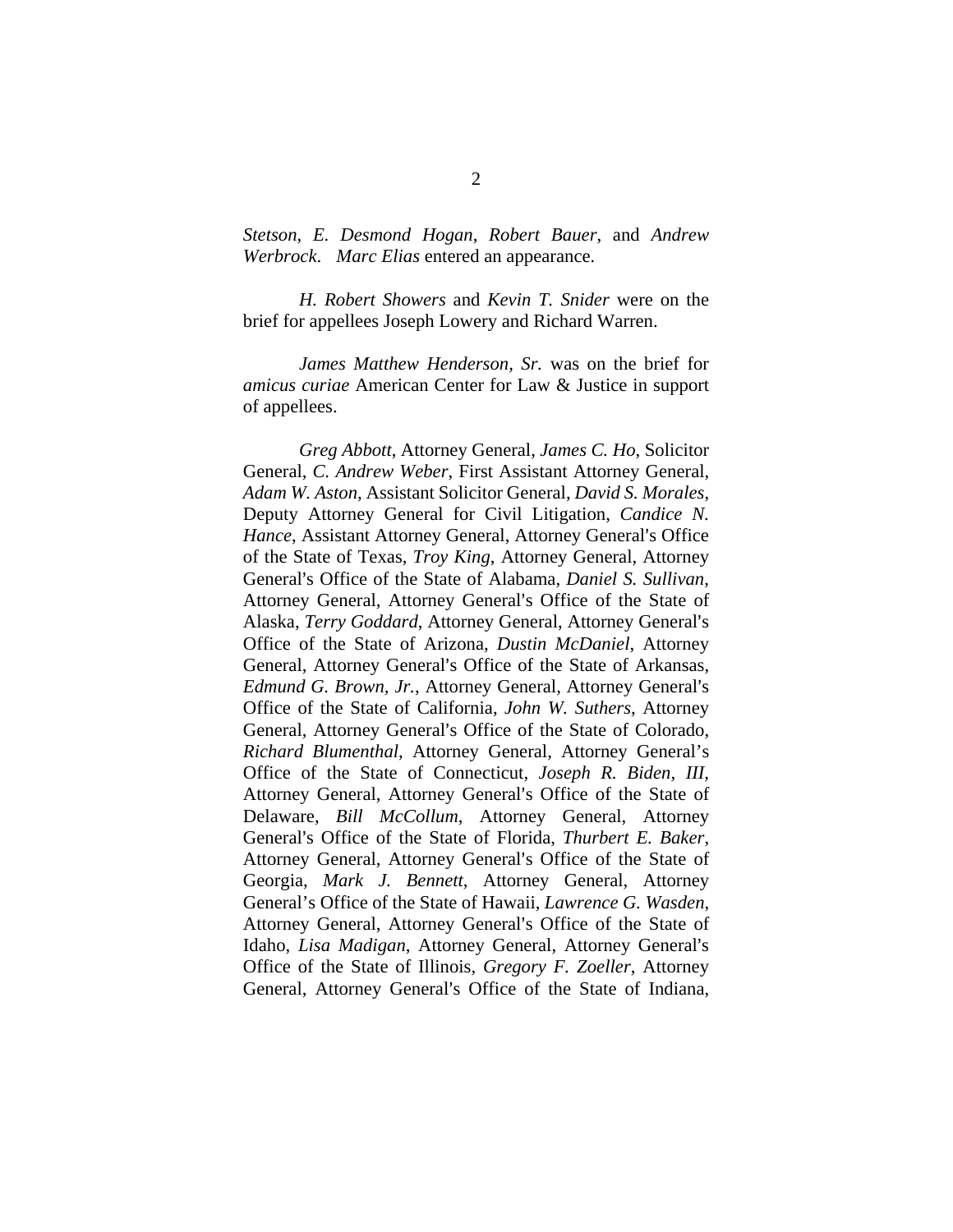*Tom Miller*, Attorney General, Attorney General's Office of the State of Iowa, *Steve Six*, Attorney General, Attorney General's Office of the State of Kansas, *Jack Conway*, Attorney General, Attorney General's Office of the Commonwealth of Kentucky, *James D. "Buddy" Caldwell*, Attorney General, Attorney General's Office of the State of Louisiana, *Janet T. Mills*, Attorney General, Attorney General's Office of the State of Maine, *Douglas F. Gansler*, Attorney General, Attorney General's Office of the State of Maryland, *Martha Coakley*, Attorney General, Attorney General's Office of the Commonwealth of Massachusetts, *Michael A. Cox*, Attorney General, Attorney General's Office of the State of Michigan, *Lori Swanson*, Attorney General, Attorney General's Office of the State of Minnesota, *Jim Hood*, Attorney General, Attorney General's Office of the State of Mississippi, *Chris Koster*, Attorney General, Attorney General's Office of the State of Missouri, *Steve Bullock*, Attorney General, Attorney General's Office of the State of Montana, *Jon C. Bruning*, Attorney General, Attorney General's Office of the State of Nebraska, *Catherine Cortez Masto*, Attorney General, Attorney General's Office of the State of Nevada, *Michael A. Delaney*, Attorney General, Attorney General's Office of the State of New Hampshire, *Anne Milgram*, Attorney General, Attorney General's Office of the State of New Jersey, *Gary K. King*, Attorney General, Attorney General's Office of the State of New Mexico, *Andrew M. Cuomo*, Attorney General, Attorney General's Office of the State of New York, *Roy Cooper*, Attorney General, Attorney General's Office of the State of North Carolina, *Wayne Stenehjem*, Attorney General, Attorney General's Office of the State of North Dakota, *Richard Cordray*, Attorney General, Attorney General's Office of the State of Ohio, *W. A. Drew Edmondson*, Attorney General, Attorney General's Office of the State of Oklahoma, *John R. Kroger*, Attorney General, Attorney General's Office of the State of Oregon, *Thomas W. Corbett, Jr.*, Attorney General,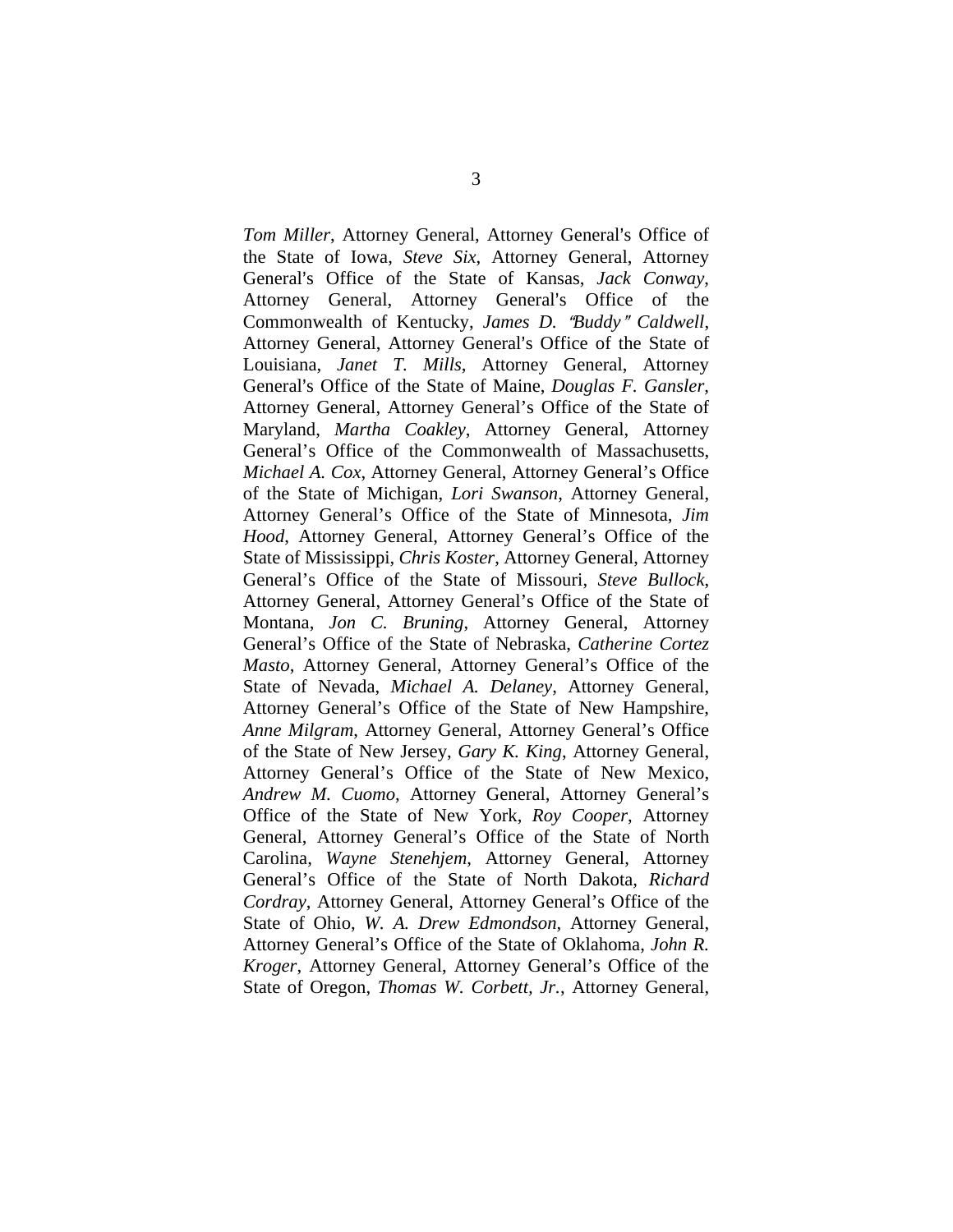Attorney General's Office of the Commonwealth of Pennsylvania, *Patrick C. Lynch*, Attorney General, Attorney General's Office of the State of Rhode Island, *Henry D. McMaster*, Attorney General, Attorney General's Office of the State of South Carolina, *Marty J. Jackley*, Attorney General, Attorney General's Office of the State of South Dakota, *Robert E. Cooper, Jr.*, Attorney General, Attorney General's Office of the State of Tennessee, *Mark Shurtleff*, Attorney General, Attorney General's Office of the State of Utah, *William H. Sorrell*, Attorney General, Attorney General's Office of the State of Vermont, *Bill Mims*, Attorney General, Attorney General's Office of the Commonwealth of Virginia, *Robert M. McKenna*, Attorney General, Attorney General's Office of the State of Washington, *Darrell V. McGraw*, *Jr.*, Attorney General, Attorney General's Office of the State of West Virginia, *J. B. Van Hollen*, Attorney General, Attorney General's Office of the State of Wisconsin, *Bruce Salzburg*, Attorney General, Attorney General's Office of the State of Wyoming, and *Vincent F. Frazer*, Attorney General, Attorney General's Office of the U.S. Virgin Islands, were on the brief of *amici curiae* States of Texas, et al. in support of appellees.

Before: GINSBURG, BROWN, and KAVANAUGH, *Circuit Judges*.

Opinion for the Court filed by *Circuit Judge* BROWN.

Opinion concurring in the judgment filed by *Circuit Judge* KAVANAUGH.

BROWN, *Circuit Judge*: Plaintiffs appeal the dismissal of their constitutional challenge to religious elements of the presidential inaugural ceremony. We affirm the dismissal because plaintiffs' claims regarding the 2009 inaugural ceremony are moot and plaintiffs lack standing to challenge the 2013 and 2017 inaugurations.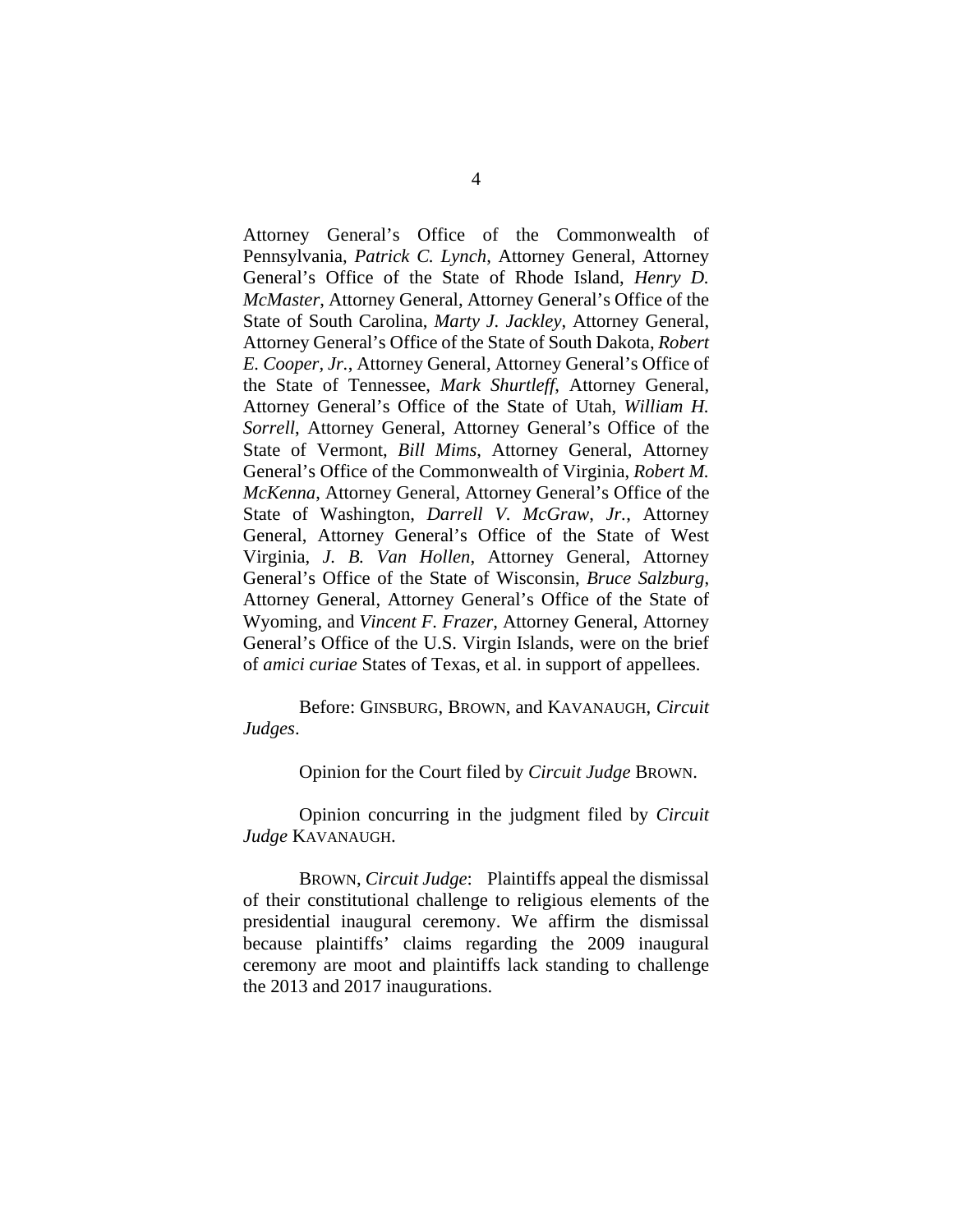Barack Obama was elected President of the United States on November 4, 2008. Prior to and following his election, organizations were formed to assist preparations for the January 20, 2009 ceremony that would mark his inauguration. The then President-elect created a private coordinating group, the Presidential Inaugural Committee ("PIC"), recognized by statute as "the committee appointed by the President-elect to be in charge of the Presidential inaugural ceremony and functions and activities connected with the ceremony." 36 U.S.C. § 501(1). By concurrent resolution, Congress established the Joint Congressional Committee on Inaugural Ceremonies ("JCCIC") and authorized it to "utilize appropriate equipment and the services of appropriate personnel of departments and agencies of the Federal Government" to "make the necessary arrangements for the inauguration of the President-elect." S. Con. Res. 67, 110th Cong. (2008). The U.S. military services, pursuant to 10 U.S.C. § 2553, jointly formed the Armed Forces Inaugural Committee ("AFIC") to assist the JCCIC and the PIC in "[p]lanning and carrying out" security and safety measures, ceremonial duties, and other appropriate activities for the inauguration. *Id.* § 2553(b).

Through the PIC, President Obama invited two private ministers—Revs. Rick Warren and Joseph Lowery—to lead invocation and benediction prayers, respectively, at the inaugural ceremony. President Obama also communicated his wish to John Roberts, Jr., Chief Justice of the United States,<sup>1</sup> that the Chief Justice administer the presidential oath of office at the ceremony and append the phrase "So help me God" to conclude the oath. *See* Declaration of Jeffrey P.

 $\overline{a}$ 

I

<sup>&</sup>lt;sup>1</sup> Both parties and the case heading refer to Chief Justice Roberts as "the Chief Justice of the United States Supreme Court." If one is to be completely exact, however, the official title is simply "Chief Justice of the United States." 28 U.S.C. § 1.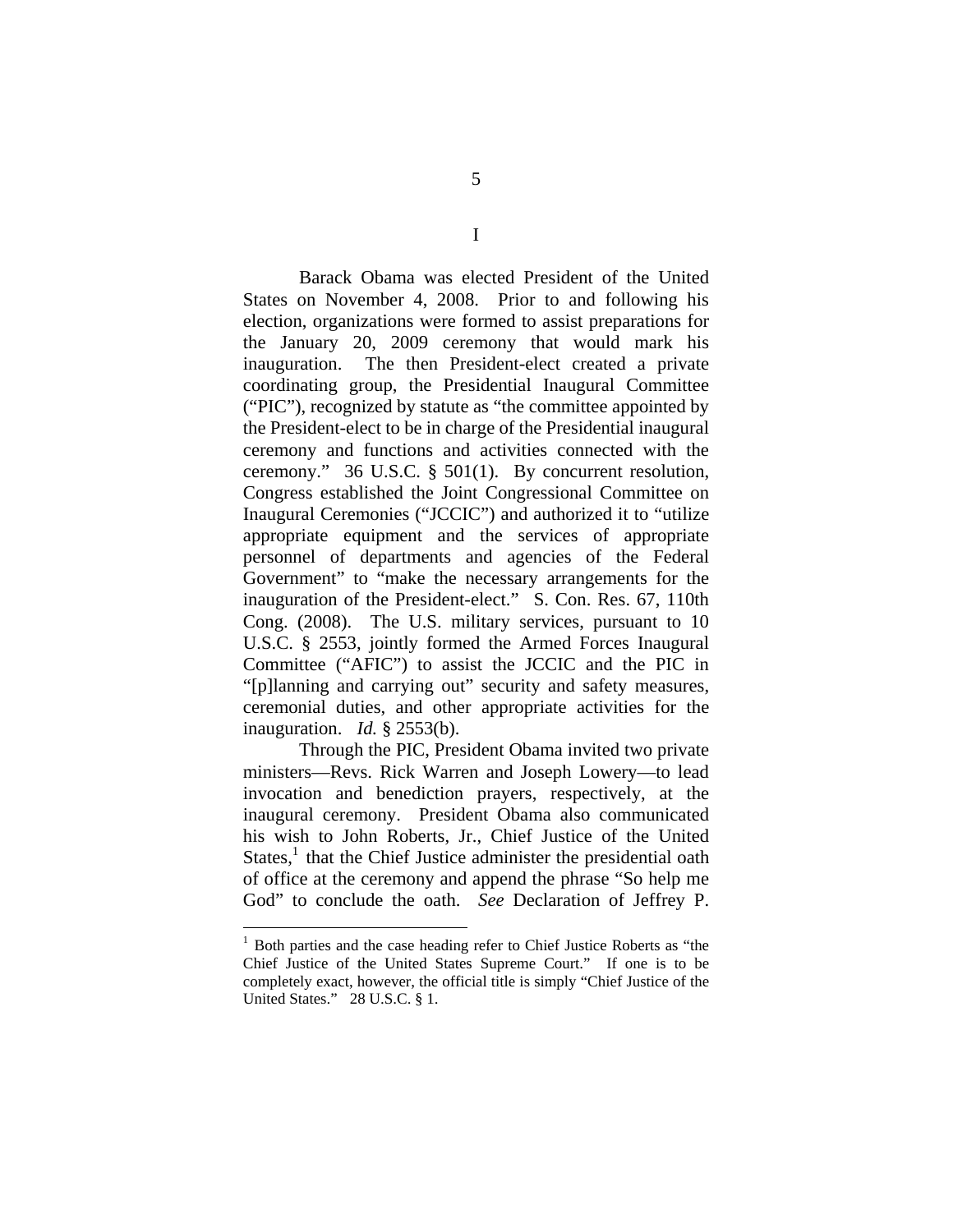Minear, Counselor to the Chief Justice, *Newdow v. Roberts*, Civil Action No. 08-2248 (D.D.C. Jan. 8, 2009), App. for Appellants at 42.

While these preparations were ongoing, plaintiffs were also preparing themselves to attend or view President Obama's inauguration. Plaintiffs—who individually describe themselves as atheist, *see, e.g.*, App. for Appellants at 125, nonreligious and nontheistic, *see, e.g.*, *id.* at 126, Secularist, *see, e.g.*, *id.* at 128, or humanist, *see, e.g.*, *id.* at 136—were hoping President Obama would eschew the prayers and the "So help me God" phrase that have become traditional elements of the inaugural ceremony. However, upon learning these elements were scheduled to be part of the ceremony, plaintiffs sought declaratory and injunctive relief in the district court that would bar those elements for the 2009 as well as for future inaugurations as violations of the First and Fifth Amendments, and in particular the Establishment Clause of the First Amendment. *See* Complaint at 1, *Newdow*, Civil Action No. 08-02248 (D.D.C. Dec. 29, 2008). The complaint represented the third Establishment Clause lawsuit the lead plaintiff, Michael Newdow, has brought before federal courts against religious elements of presidential inaugural ceremonies. 2 Plaintiffs also moved for a preliminary injunction six days after filing their initial complaint.

The district court, after a hearing, denied plaintiffs' preliminary injunction motion and ordered them to show cause

 $\overline{a}$ 

 $2$  Newdow's first suit challenged President George W. Bush's sanctioning of a Christian prayer as part of the 2001 inaugural ceremony. The Ninth Circuit ultimately dismissed that suit for lack of standing "because [Newdow] d[id] not allege a sufficiently concrete and specific injury." *Newdow v. Bush*, 89 F. App. 624, 625 (9th Cir. 2004). Newdow's second suit, challenging President Bush's second inaugural ceremony, was also dismissed for lack of standing, because the doctrine of issue preclusion prevented Newdow from relitigating the Ninth Circuit's decision that he lacked standing, and because the issue was moot. *See Newdow v. Bush*, 391 F. Supp. 2d 95, 99–101 (D.D.C. 2005). Newdow did not appeal that decision. Br. for Appellants at 52.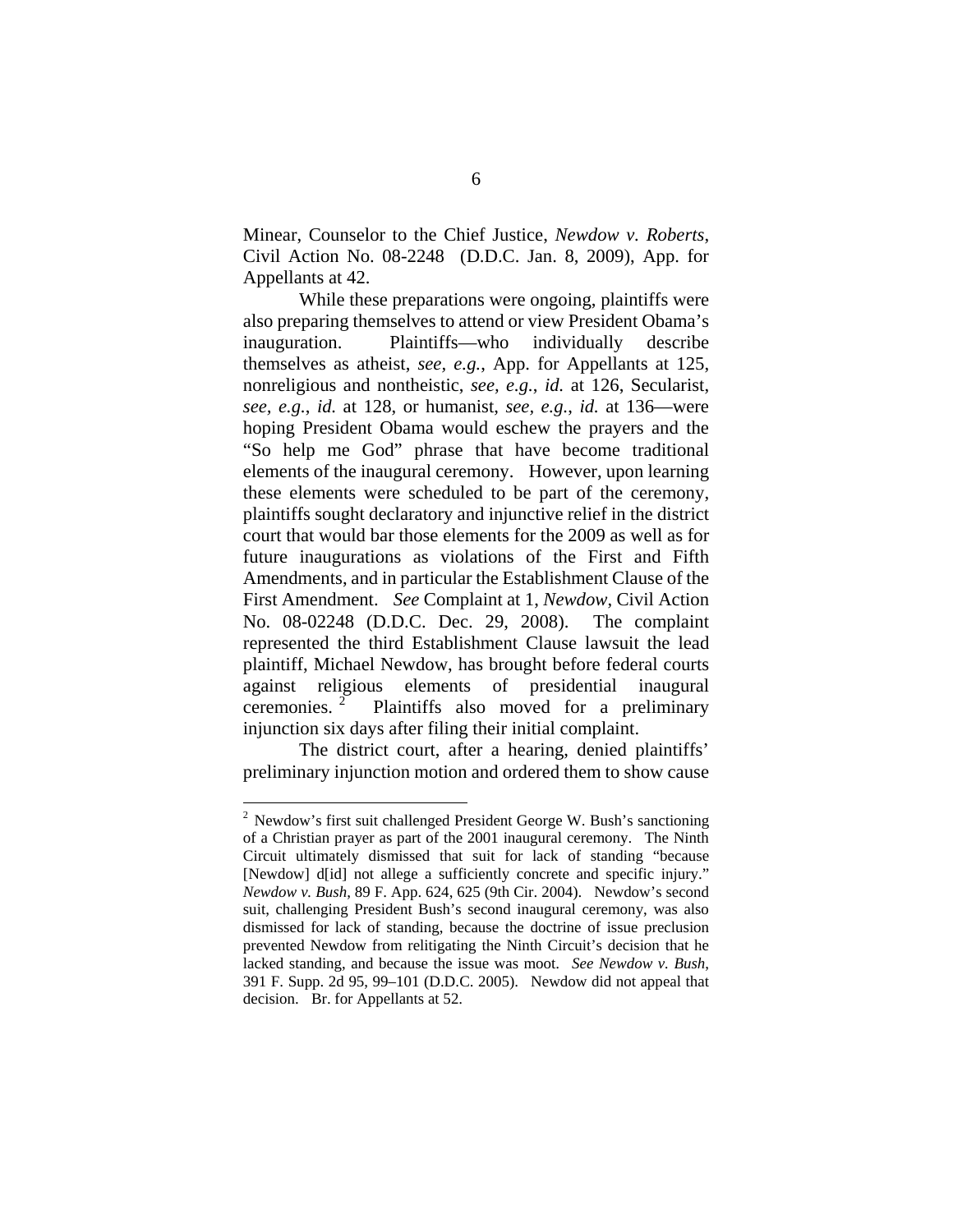as to why their complaint should not be dismissed for lack of standing and on grounds of issue preclusion related to Newdow's prior challenges, which had been dismissed on standing grounds. *See* Order, *Newdow*, Civil Action No. 08-02248 (D.D.C. Jan. 16, 2009). Plaintiffs did not appeal the denial and the inaugural ceremony took place as planned. *See*  Reply Br. for Appellants at 8. The district court then issued a second show cause order directing plaintiffs to explain why their complaint should not be dismissed as moot. *See* Show Cause Order, *Newdow*, Civil Action No. 08-02248 (D.D.C. Feb. 10, 2009). Plaintiffs responded to those orders and also moved to amend their complaint to add more plaintiffs as well as unnamed defendants and allegations concerning the 2013 and 2017 inaugural ceremonies.

Upon consideration of all parties' responses to the show cause orders, the district court dismissed the complaint. It found plaintiffs lacked standing to challenge the 2009 inaugural ceremony and that Newdow was precluded from challenging the inaugural prayers. *See* Order at 3, *Newdow*, Civil Action No. 08-02248 (Mar. 12, 2009). While the district court did not consider plaintiffs' amended complaint, it noted that the same standing issues afflicting the original complaint and the original plaintiffs would also afflict the new complaint and the new plaintiffs. *See id.* at 2 n.1.

Plaintiffs appealed to this court under 28 U.S.C. § 1291, and request that we reverse the district court's rulings on issue preclusion and standing and remand for a proceeding on the merits. We review the district court's dismissal of plaintiffs' suit *de novo*. *See Young Am.'s Found. v. Gates*, 573 F.3d 797, 799 (D.C. Cir. 2009).

#### II

The parties present three issues on appeal. The first is whether the lead plaintiff, Newdow, is precluded by the findings of prior cases from challenging inaugural prayers.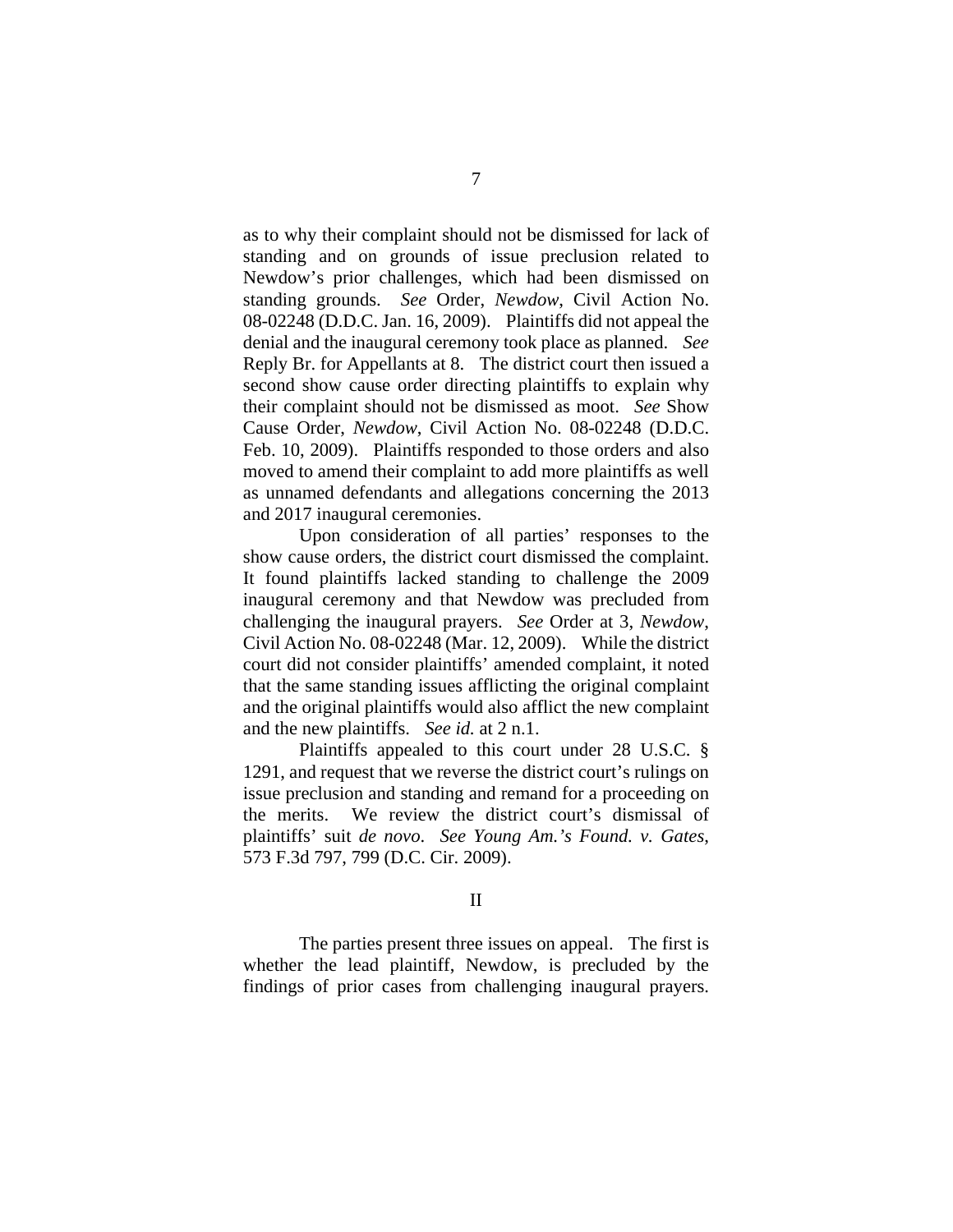The second is whether plaintiffs' challenge to the 2009 inaugural ceremony is moot. The third is whether plaintiffs have standing to bring their claims concerning the 2013 and 2017 inaugurations. We consider each issue in turn.

#### A

Plaintiffs argue that despite prior cases in which Newdow was found to have lacked standing to challenge inaugural prayers, he is not precluded from challenging those prayers now because changes in circumstances and in the relevant law have cured or made obsolete the standing issues on which those prior challenges failed. Plaintiffs further argue that issue preclusion need not be considered because Newdow is not the only plaintiff in this case and if any of the other plaintiffs has standing, then the status of Newdow's standing is irrelevant. *See Carey v. Population Servs. Int'l*, 431 U.S. 678, 682 (1977) (explaining that once one plaintiff has standing, there is "no occasion to decide the standing of the other [plaintiffs]").

We agree with plaintiffs' second argument, and therefore do not address the first. The question of preclusion with regard to Newdow is superfluous amidst other plaintiffs in the case whose standing has not been passed upon in prior cases. We put aside the issue of preclusion and move to the more relevant questions of mootness and standing.

#### B

The federal defendants and the PIC argue that plaintiffs' challenge to the religious elements of the 2009 inaugural ceremony is moot. The brief for the federal defendants—joined in full by the PIC in its brief, *see* Br. for the PIC at 14—reasons that with the 2009 inauguration having already occurred and the prayers and the oath already spoken, the court is not in the practical or constitutional position to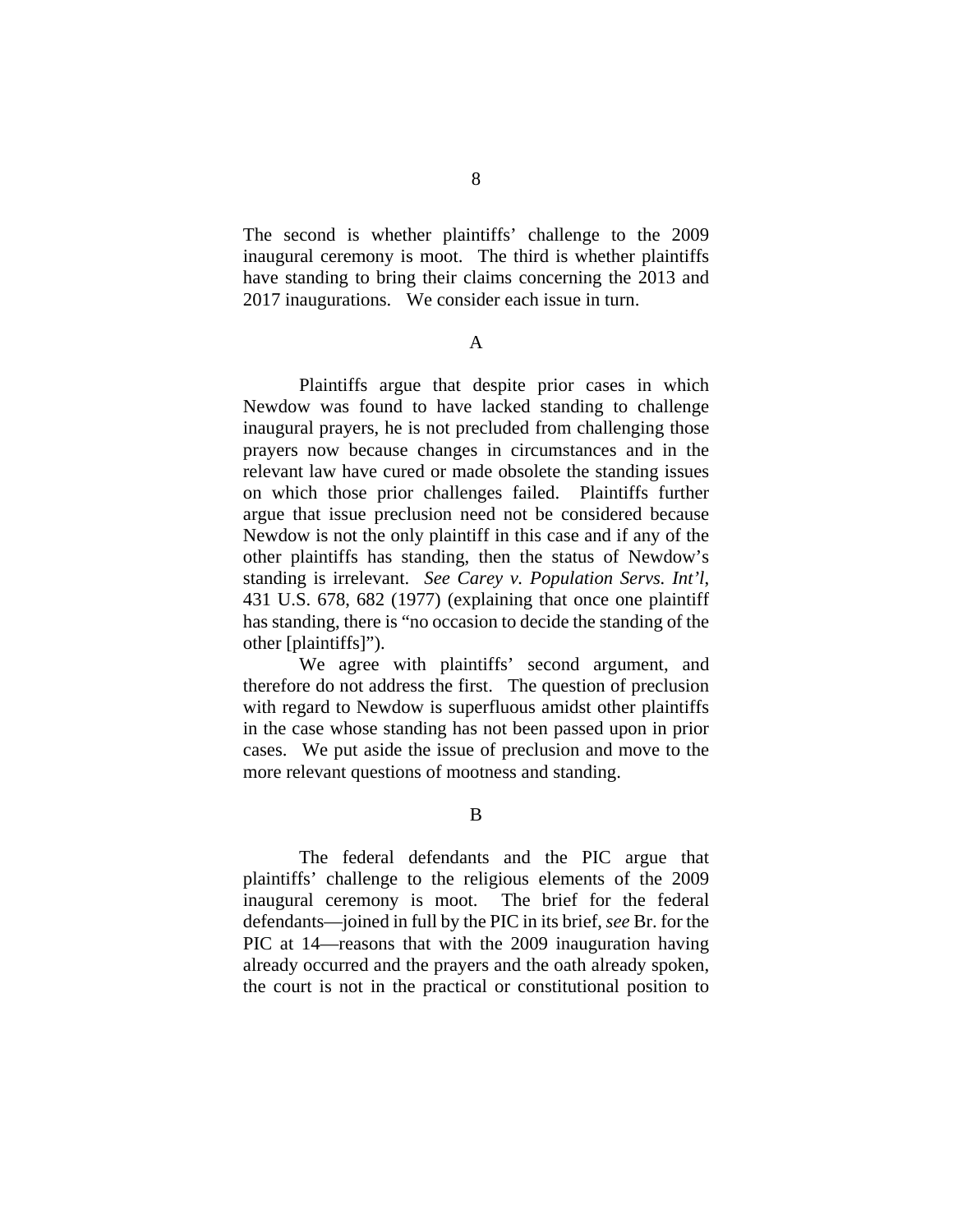grant the declaratory and injunctive relief requested by plaintiffs. Br. for Fed. Defs. at 14–15.

This argument rings true. It is a basic constitutional requirement that a dispute before a federal court be "an actual controversy . . . extant at all stages of review, [and] not merely at the time the complaint is filed." *Steffel v. Thompson*, 415 U.S. 452, 459 n.10 (1974). This rule assures that "federal courts are presented with disputes they are capable of resolving," *U.S. Parole Comm'n v. Geraghty*, 445 U.S. 388, 397 (1980), and not mere opportunities to engage in spirited sophistry. Whether the 2009 ceremony's incorporation of the religious oath and prayers was constitutional may be an important question to plaintiffs, but it is not a live controversy that can avail itself of the judicial powers of the federal courts. It is therefore moot.

At oral argument, plaintiffs conceded their claims regarding the 2009 inauguration would be moot under basic mootness doctrine. *See* Tr. of Oral Argument at 6, 27, 52. However, they contend their challenge is saved by an exception to mootness for cases that are capable of repetition but evade review. Reply Br. for Appellants at 3–9. The first prong of that exception requires that resolution of an otherwise moot case must have "a reasonable chance of affecting the parties' future relations." *Clarke v. United States*, 915 F.2d 699, 703 (D.C. Cir. 1990). The second prong requires that "the challenged action [be] in its duration too short to be fully litigated prior to its cessation or expiration." *Weinstein v. Bradford*, 423 U.S. 147, 149 (1975).

Plaintiffs cannot lay claim to this exception. Even if we assume plaintiffs' challenge is capable of repetition, they are barred from asserting it evaded review because plaintiffs failed to appeal the district court's denial of their preliminary injunction motion. Had plaintiffs pursued an appeal of that denial and had the preliminary injunction been granted, their case would not have become moot. This circuit—along with every other circuit to have considered the issue—has held that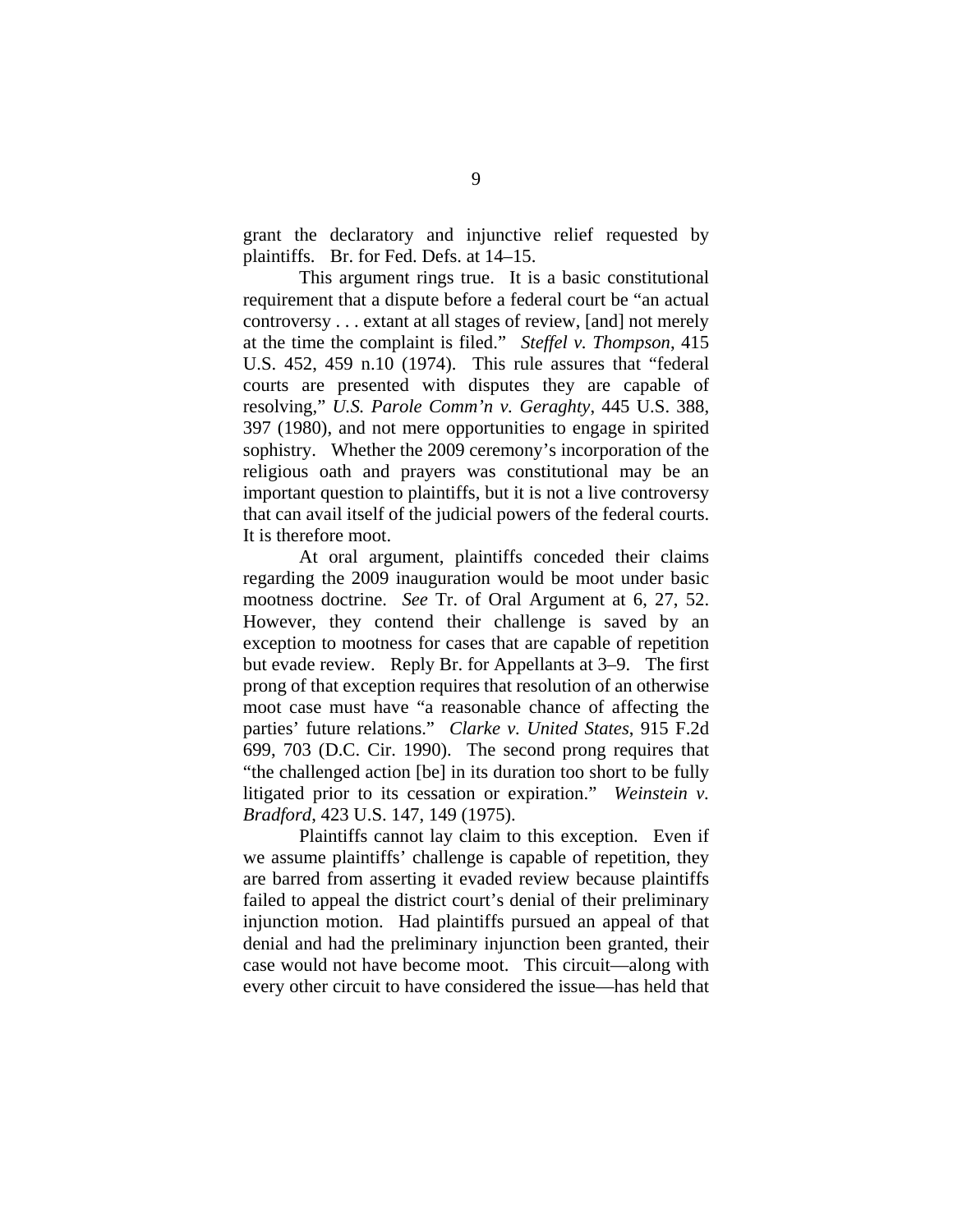"a litigant who could have but did not file for a stay to prevent a counter-party from taking any action that would moot his case may not, barring exceptional circumstances, later claim his case evaded review." *Armstrong v. FAA*, 515 F.3d 1294, 1297 (D.C. Cir. 2008) (citing consistent cases from other circuits).

We note that *Armstrong*'s language applies its rule to stays and does not specifically discuss preliminary injunctions or appeals from denials of preliminary injunctions. Plaintiffs seize on *Armstrong*'s silence regarding appeals from denials and suggest it means they fall under the exception. Reply Br. for Appellants at 8–9. That suggestion is incorrect. It is clear the principle of *Armstrong* requires a plaintiff to make a full attempt to prevent his case from becoming moot, an obligation that includes filing for preliminary injunctions and appealing denials of preliminary injunctions. *See Minn. Humane Soc'y v. Clark*, 184 F.3d 795, 797 (8th Cir. 1999) (applying the rule to numerous avenues of preliminary relief, including appeals). First, the difference between stays and injunctions is of no moment. "Both can have the practical effect of preventing some action before the legality of that action has been conclusively determined," with the difference being that a stay "operates upon [a] judicial proceeding itself" while an injunction acts upon a "party's conduct." *Nken v. Holder*, 129 S. Ct. 1749, 1757–58 (2009). We see no reason why this distinction is relevant to the reasoning of *Armstrong*. Second, it is not logical to construe *Armstrong*'s principle as stopping short of requiring plaintiffs to pursue appeals of denials of injunctive relief. "[T]he capable-of-repetition doctrine applies only in exceptional situations," *City of Los Angeles v. Lyons*, 461 U.S. 95, 109 (1983), and the *Armstrong*  rule ensures only situations that truly evade review in an exceptional way fall under the doctrine's umbrella. The capable-of-repetition doctrine is not meant to save mooted cases that may have remained live but for the neglect of the plaintiff. We therefore find the exception inapplicable in this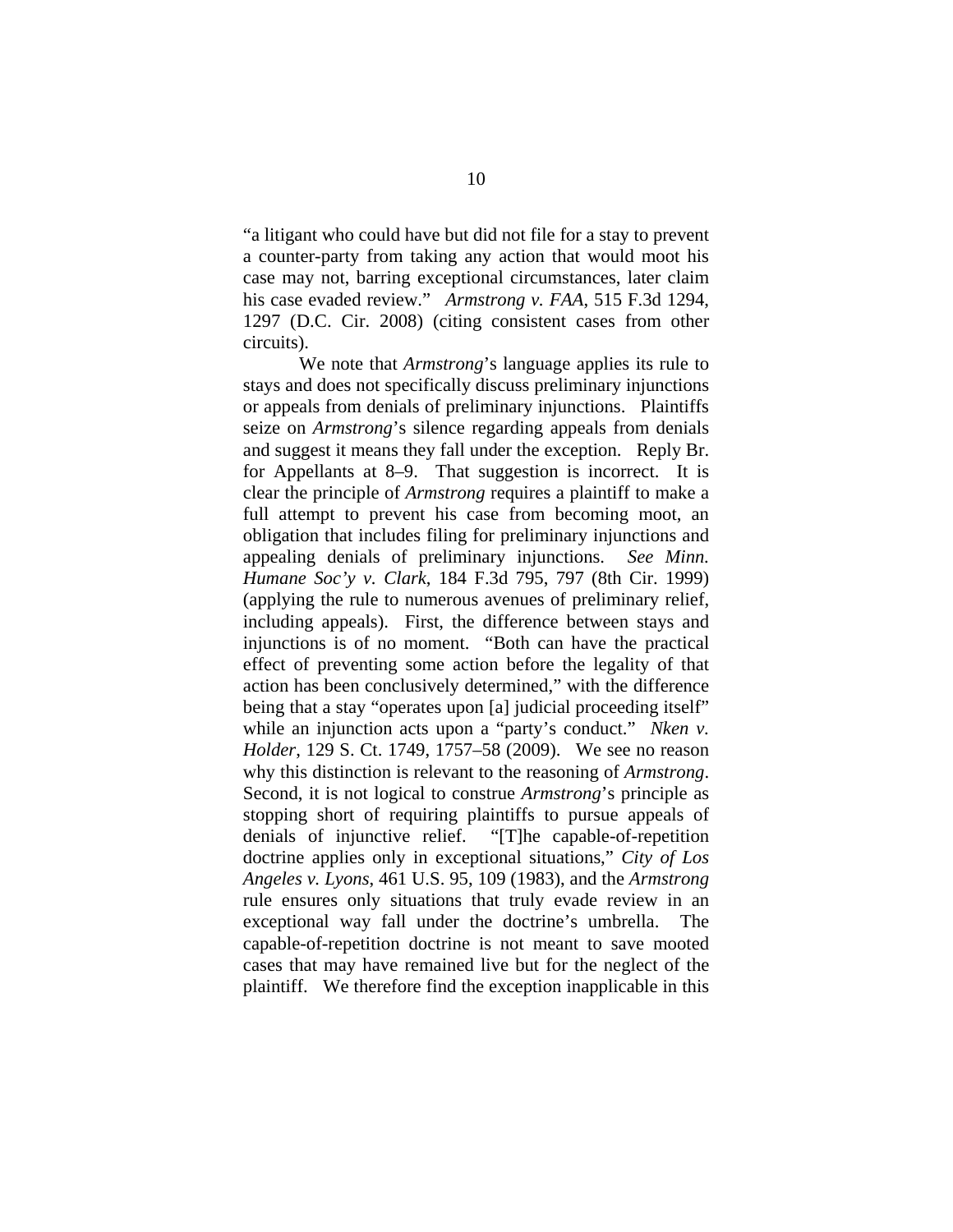case.

 $\overline{a}$ 

C

 We turn to the question of plaintiffs' standing to challenge the 2013 and  $2017$  inaugurations.<sup>3</sup> Standing is determined under the familiar test established in *Lujan v. Defenders of Wildlife*, 504 U.S. 555 (1992), which states a plaintiff must: 1) have suffered an injury in fact; 2) that is fairly traceable to the challenged action of the defendant; and 3) that will likely be redressed by a favorable decision. *Id.* at 560–61. The absence of any one of these three elements defeats standing. *Id.* at 561.

Plaintiffs do not claim President Obama's recitation of "So help me God" at the conclusion of his oath injured them. *See* Br. for Appellants at 38. The President cannot be denied

<sup>&</sup>lt;sup>3</sup> Plaintiffs' did not make claims regarding future inaugural ceremonies in their original complaint but did so in a proposed amended complaint. The district court, however, dismissed plaintiffs' case without granting or denying their motion for leave to amend. *See* Order at 3, *Newdow*, Civil Action No. 08-02248 (D.D.C. Mar. 12, 2009). It would therefore appear the issue of plaintiffs' standing to challenge future inaugurations is not before this court, since the complaint was not formally amended. That places plaintiffs in the peculiar position of requesting that this court "recognize" their proposed amended complaint, Br. for Appellants at 7, since they are not in the position to appeal the district court's non-action of refusing to rule on their motion for leave to amend. *See* 28 U.S.C. § 1291 (granting courts of appeals jurisdiction only over appeals from "final decisions of the district courts"). We observe that the district court considered in its order—but did not decide—whether the amended complaint exhibited standing to challenge future inaugurations, *see* Order at 2 n.1, *Newdow*, Civil Action No. 08-02248 (Mar. 12, 2009), that both parties have fully briefed the standing issue, and that the motion for leave to amend should have been granted as of right under the version of the federal rules in effect at the time of plaintiffs' motion, *see* FED. R. CIV. P. 15(a)(1) (2009) (superseded Dec. 1, 2009). In light of these observations and in the interests of judicial economy, we shall consider the standing issue. It would serve no purpose beyond mere slavish adherence to form to do otherwise.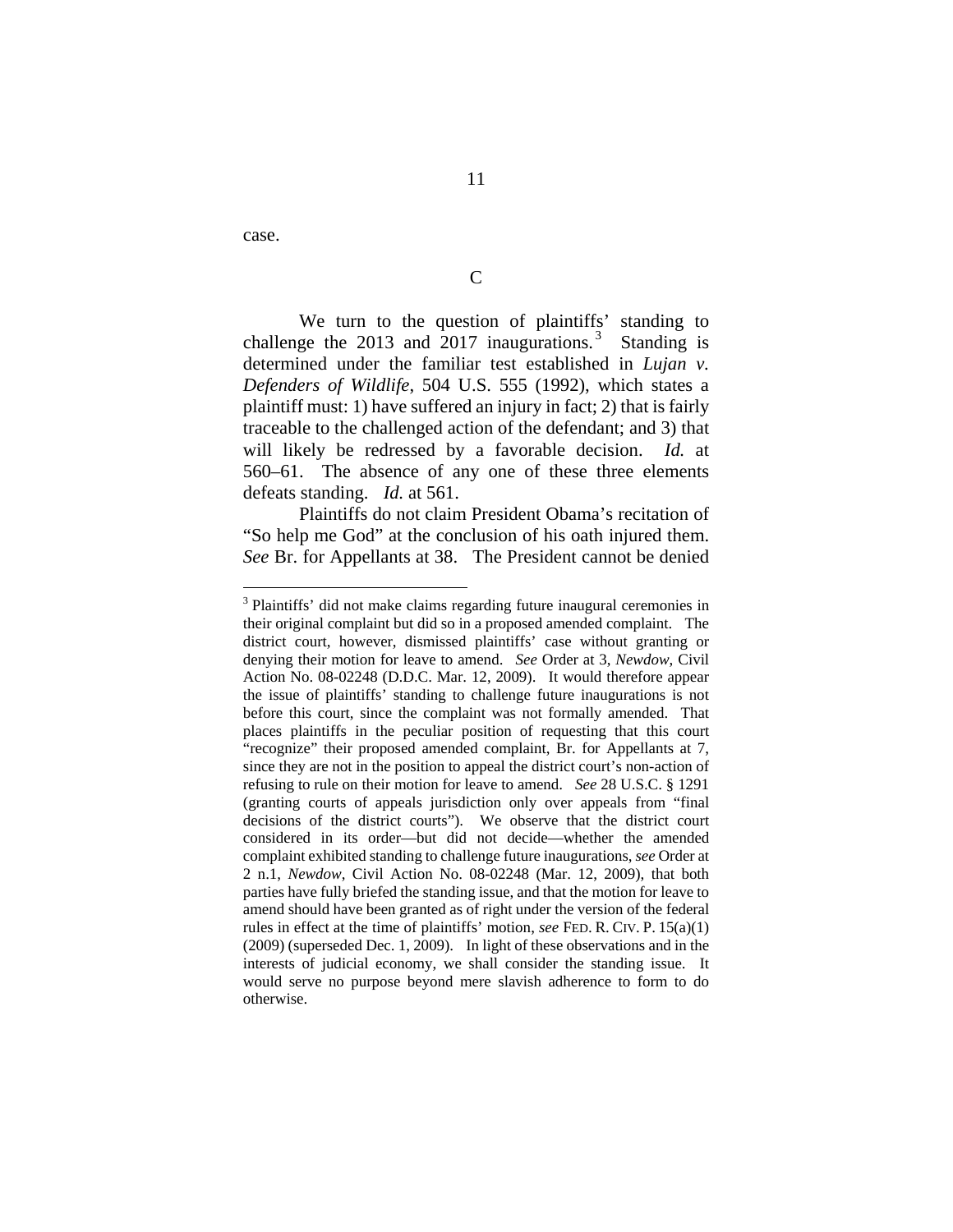the prerogative of making such a religious reference, they concede, because doing so would abrogate his First Amendment rights. *See* Tr. of Oral Argument at 10–11. For sure, if it were otherwise, George Washington could not have begun the tradition by appending "So help me God" to his own oath; Lincoln could not have offered a war-weary nation "malice toward none" and "charity for all [] with firmness in the right as God gives us to see the right"; Kennedy could not have told us "that here on earth God's work" must be our own; nor could President Reagan have evoked "the shining city . . . built on rocks stronger than oceans, windswept, God-blessed, and teeming with people of all kinds living in harmony and peace" in his farewell address. Instead, plaintiffs claim they are injured because "God" was referenced by the Chief Justice and the prayer leaders in the course of the 2009 ceremony. These references, they argue, might have misled the uninformed to think the imprimatur of the state had been placed on the invocation of the Almighty and contributed to a social stigma against them as atheists. *See* Tr. of Oral Argument at 8–9. We will assume, without holding, that plaintiffs' claimed injury is an injury in fact and that it can be fairly traced to the conduct of the defendants. It is in the third element, redressability, where we find two problems with plaintiffs' case for standing.

First, plaintiffs request relief with regard to unnamed defendants over whom this court has no jurisdiction. Plaintiffs' amended complaint targets "Other Unknown Oath Administrators," "Other PIC Defendants," and "Other Unnamed Clergy" whom the President or President-elect $4$  may ask in the future to conduct and facilitate religious oaths and prayers at the 2013 and 2017 inaugurations. First Amended Complaint at 21–22, 24, *Newdow*, Civil Action No. 08-02248

 $\overline{a}$ 

<sup>&</sup>lt;sup>4</sup> This section references both the President and President-elect because the 2013 and 2017 inaugurations may involve either sitting Presidents beginning a second term or a newly elected person who will not yet be President until after the inaugural ceremony.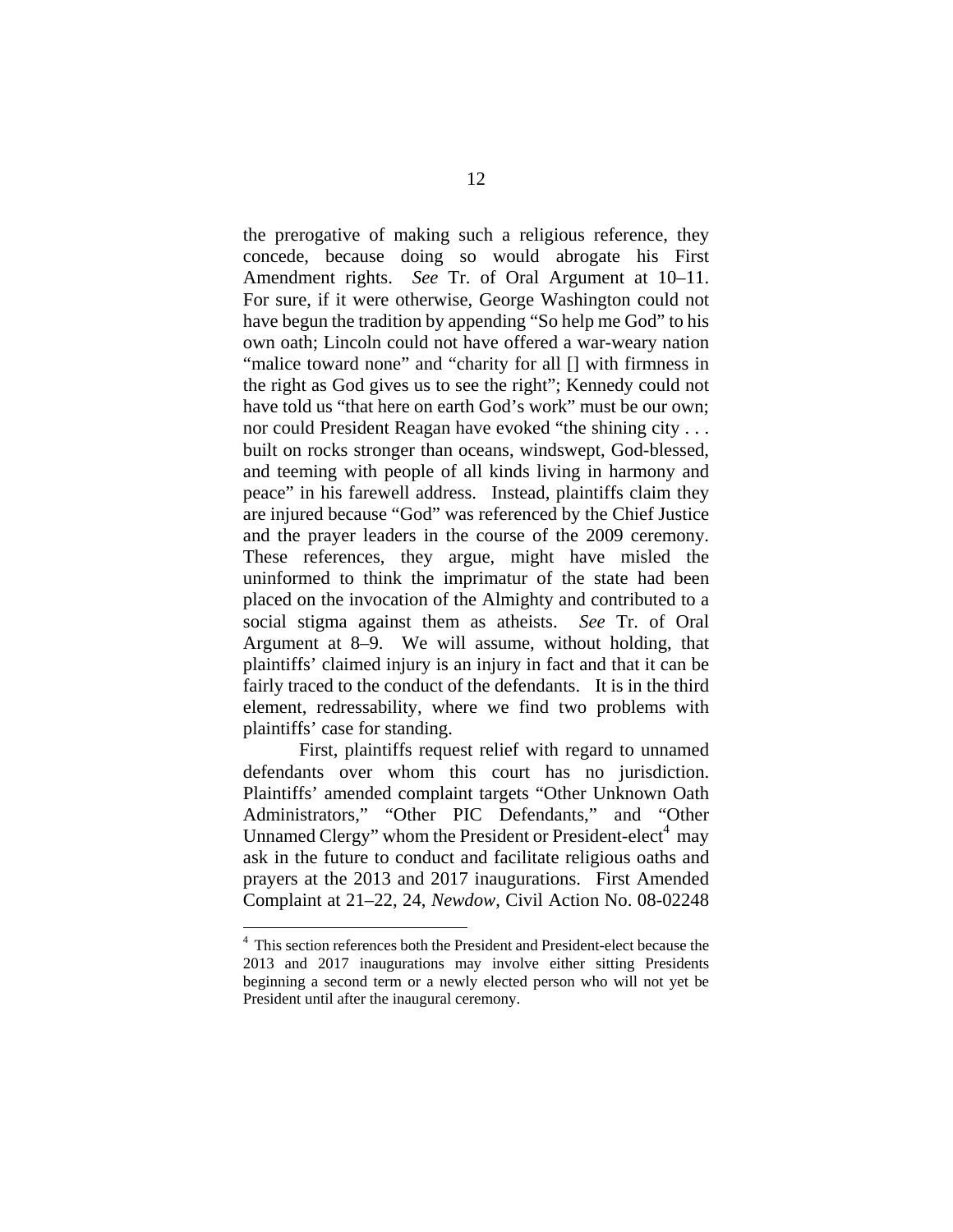(D.D.C. Mar. 10, 2009). It asks that we enjoin these defendants from taking part in those elements of the ceremony and to declare their possible actions in support of such religious elements unconstitutional. *See id.* at 55. It is impossible for this court to grant such relief. As a general matter, a court will not entertain a suit unless the defendant has been made a party by service of process. *See* FED. R. CIV. P. 4(m); *Zenith Radio Corp. v. Hazeltine Research, Inc.*, 395 U.S. 100, 110 (1969). Courts do grant an exception to this rule for "John Doe" defendants, but only in situations where the otherwise unavailable identity of the defendant will eventually be made known through discovery. 5 *See Gillespie v. Civiletti*, 629 F.2d 637, 642 (9th Cir. 1980). This case is not such a situation. No amount of discovery will uncover the identities of the unnamed defendants. Therefore, by naming as defendants all persons the future President could possibly invite to administer an oath, lead a prayer, or help in the planning of these events, plaintiffs are essentially seeking a declaration of their rights accompanied by an injunction against the world. There is another name for that type of generally applicable relief: legislation. And that's not within the power of the courts. *See Chase Nat'l Bank v. City of Norwalk*, 291 U.S. 431, 436–37 (1934) (holding that general injunctions "violate[] established principles of equity jurisdiction and procedure").

The second redressability problem is that declaratory and injunctive relief against the defendants actually named would not prevent the claimed injury. Plaintiffs have sued the

 $\overline{a}$ 

<sup>&</sup>lt;sup>5</sup> It is under this exception that plaintiffs might have been able to pursue "Other Governmental 'Roe' Defendants" who "along with or in addition to the other Defendants . . . control access to the inaugural platform and to [broadcast] audio-visual systems," had their complaint otherwise met standing requirements. First Amended Complaint at 23, *Newdow*, Civil Action No. 08-02248 (D.D.C. Mar. 10, 2009). It is conceivable discovery would have revealed other governmental actors that were made responsible for the security and logistical arrangements of the ceremony.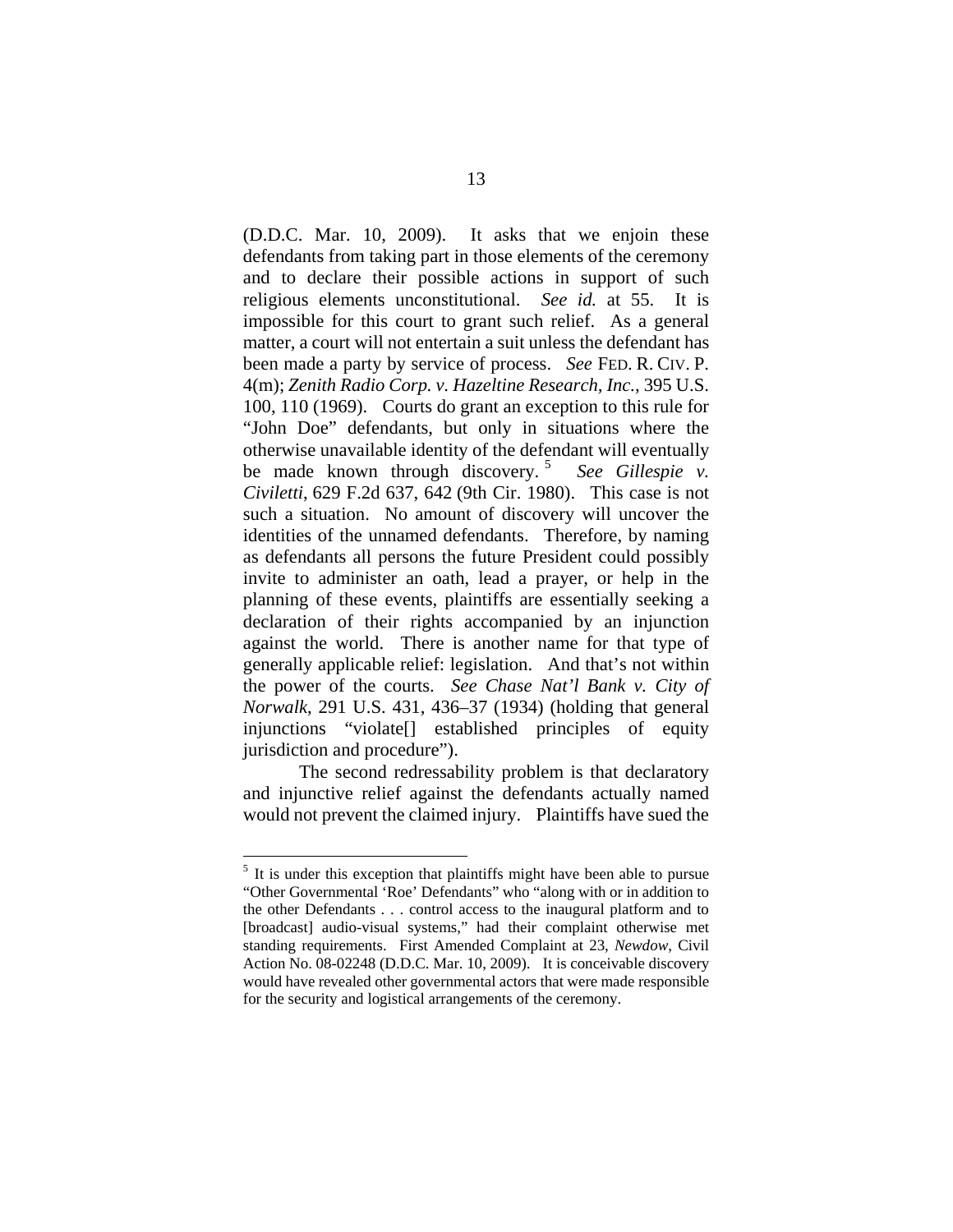Chief Justice for the injury inflicted by the utterance of the phrase "So help me God," and they have sued the JCCIC, the PIC, AFIC, and the named clergymen for the injury inflicted by inaugural prayers. But while these defendants have had some role in facilitating the injury in the past and may again in the future, they possess no authority—statutory or otherwise—to actually decide whether future inaugural ceremonies will contain the offending religious elements. The defendants make clear (and plaintiffs do not contest) that the Chief Justice has no legal authority or duty to decide what may be added to the presidential oath. *See* Declaration of Jeffrey P. Minear, Counselor to the Chief Justice, Civil Action No. 08-2248 (D.D.C. Jan. 8, 2009), App. for Appellants at 42. It is also clear that the resolution and statute authorizing the JCCIC and the AFIC, respectively, do not confer on those entities the authority or duty to sponsor or determine the contents of the inaugural ceremony. The committees are only authorized—not obligated—to assist or make arrangements for a ceremony should one take place. *See* S. Con. Res. 67, 110th Cong. (2008); 10 U.S.C. § 2553. The PIC also has no authority or duty to sponsor or determine the contents of the inaugural ceremony. It is merely recognized by statute as a coordinating committee should a future President designate such a group. And, almost needless to say, the named clergymen do not have any authority or duty to institute inaugural prayers or lead them. Indeed, no law obligates the President or President-elect to utilize the services of the Chief Justice, the JCCIC, the AFIC, the PIC, or certain clergymen. To make the point clearer, there is no law mandating that the President or the President-elect even carry out an inaugural ceremony. The inaugural ceremony is a peculiar institution, the whole of which is subject to the President's or President-elect's discretion (as plaintiffs concede, *see* Tr. of Oral Argument at 53 ("[U]ltimately it's the President who makes all the decisions.")). The named defendants are powerless to direct, say no to, or otherwise stop the future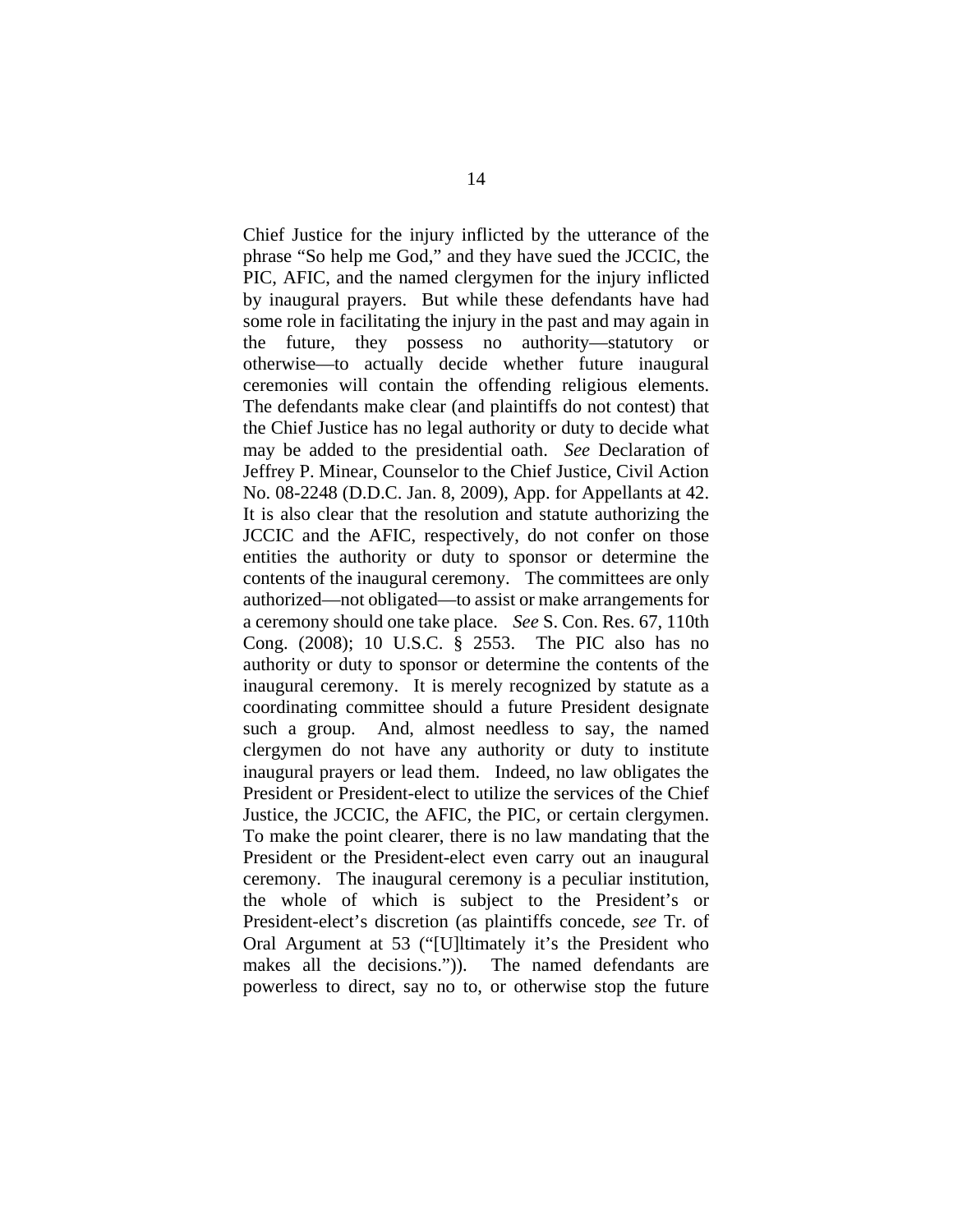President if he wishes to have his ceremony contain the offending elements.

Therefore, issuing an injunction to prevent them from implementing the future President's inaugural plan would be folly, akin to enjoining a sound technician from turning the Chief Justice's microphone on when administering the oath. The defendants, like the sound technician, are not responsible for the offending conduct and the future President could simply find other willing assistants not subject to the injunction to carry out his wishes. In other words, he could find someone else to turn the microphone on. The future President is therefore a "third party not before the court" whose "independent action" results in the alleged injury, *Lujan*, 504 U.S. at 560, and courts cannot "redress injury . . . that results from [such] independent action," *Simon v. E. Ky. Welfare Rights Org.*, 426 U.S. 26, 41–42 (1976).<sup>6</sup>

Declaratory relief against the named defendants will also not provide redress since a declaration with regard to defendants' conduct will have no controlling force on the President or President-elect. Plaintiffs dispute this, arguing that the possibility the future President will choose to abide by a declaratory judgment establishes the appropriate level of redressability to confer standing. For this proposition, they cite two cases, both of which are inapplicable to this case.

First, plaintiffs cite language in *Clinton v. City of New York*, 524 U.S. 417 (1998), stating that "traceability and redressability are easily satisfied [when] injury is traceable to the President's [actions] and would be redressed by a declaratory judgment that the [actions] are invalid." *Id.* at 433 n.22. We put aside the fact that plaintiffs in that case (unlike

 $\overline{a}$ 

<sup>&</sup>lt;sup>6</sup> The *Lujan* Court discussed "independent action" by a "third party" in reference to the causation prong of standing doctrine rather than redressability. However, the Supreme Court acknowledged in subsequent cases, such as *Simon*, that causation and redressability are closely related, and can be viewed as "two facets" of a single requirement, *Allen v. Wright*, 468 U.S. 737, 753 n.19 (1984).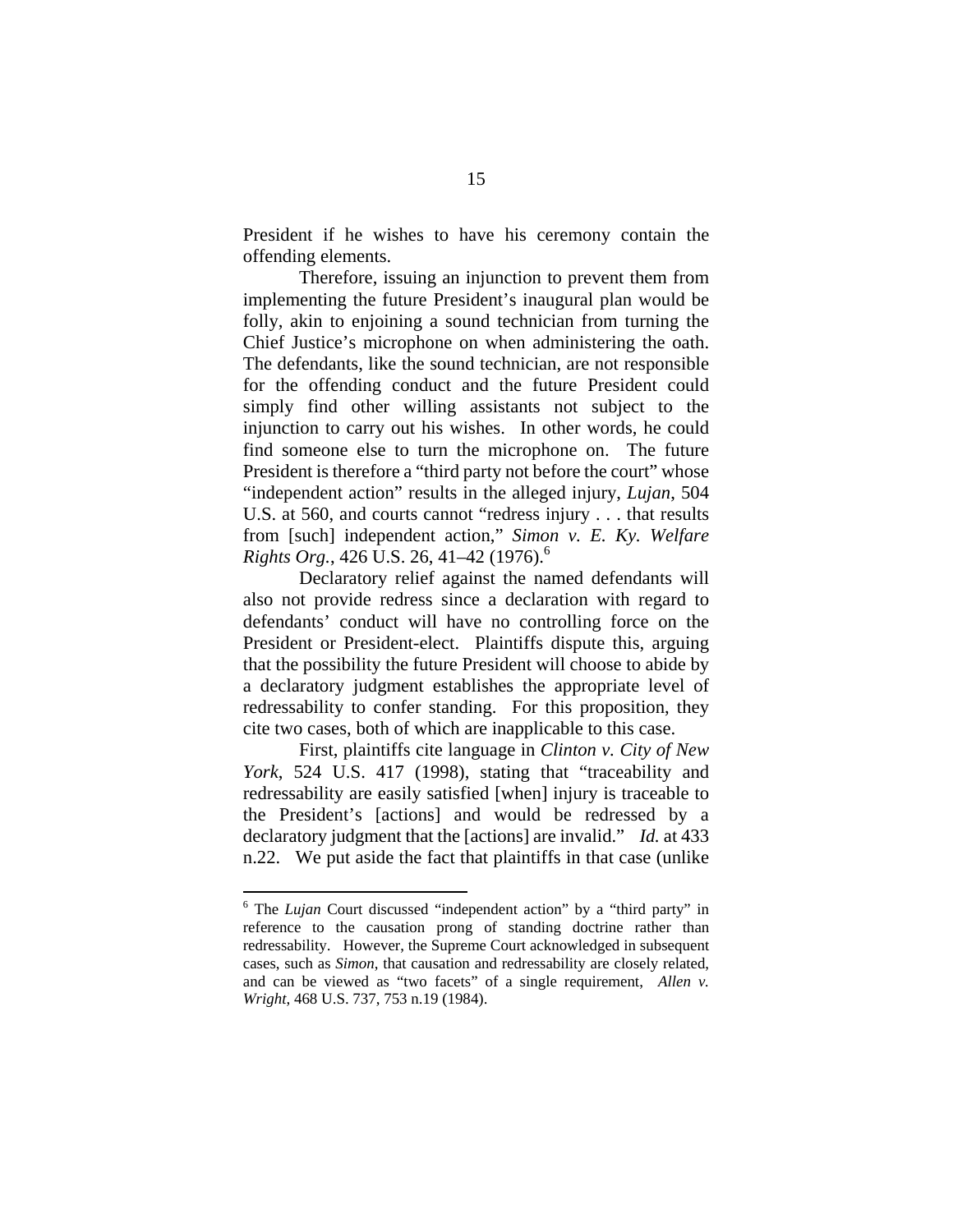plaintiffs in this case) actually named the President in their suit. Instead, we highlight that *Clinton* was a challenge to the constitutionality of the Line Item Veto Act, and the declaratory judgment in that case struck down that statute and nullified the statutory power of the President to wield a line item veto pen. *See id.* at 448–49. It was, in other words, a basic case of judicial review of legislation. This case, however, challenges no statutory power, but rather a decision committed to the executive discretion of the President or the personal discretion of the President-elect. A court—whether via injunctive or declaratory relief—does not sit in judgment of a President's executive decisions. *See Mississippi v. Johnson*, 71 U.S. (4 Wall.) 475, 499 (1867) ("An attempt on the part of the judicial department . . . to enforce the performance of [executive and political] duties by the President [is] 'an absurd and excessive extravagance.'") (quoting Chief Justice John Marshall); *Swan v. Clinton*, 100 F.3d 973, 976 n.1 (D.C. Cir. 1996) (identifying separation of powers issues raised by requests for declaratory relief against the President). And plaintiffs fail to cite any authority allowing this court to declare unlawful the personal religious expression of a private citizen like the President-elect.

The second case plaintiffs cite is *Franklin v. Massachusetts*, 505 U.S. 788 (1992), which contains language endorsing the idea that declaratory relief against an officer subordinate to the President—in that case, the Secretary of Commerce—made it "substantially likely that the President . . . would abide by an authoritative interpretation" of the relevant law "even though [he] would not be directly bound by such a determination." *Id.* at 803. This citation is unpersuasive. First, that portion of the opinion did not garner the support of a majority of the Supreme Court and is therefore not controlling on this court. *See id.* at 789–90 (listing only three Justices joining Part III of Justice O'Connor's opinion containing its standing discussion); *see also id.* at 825 (Scalia, J., concurring in part and concurring in the judgment) ("Redressability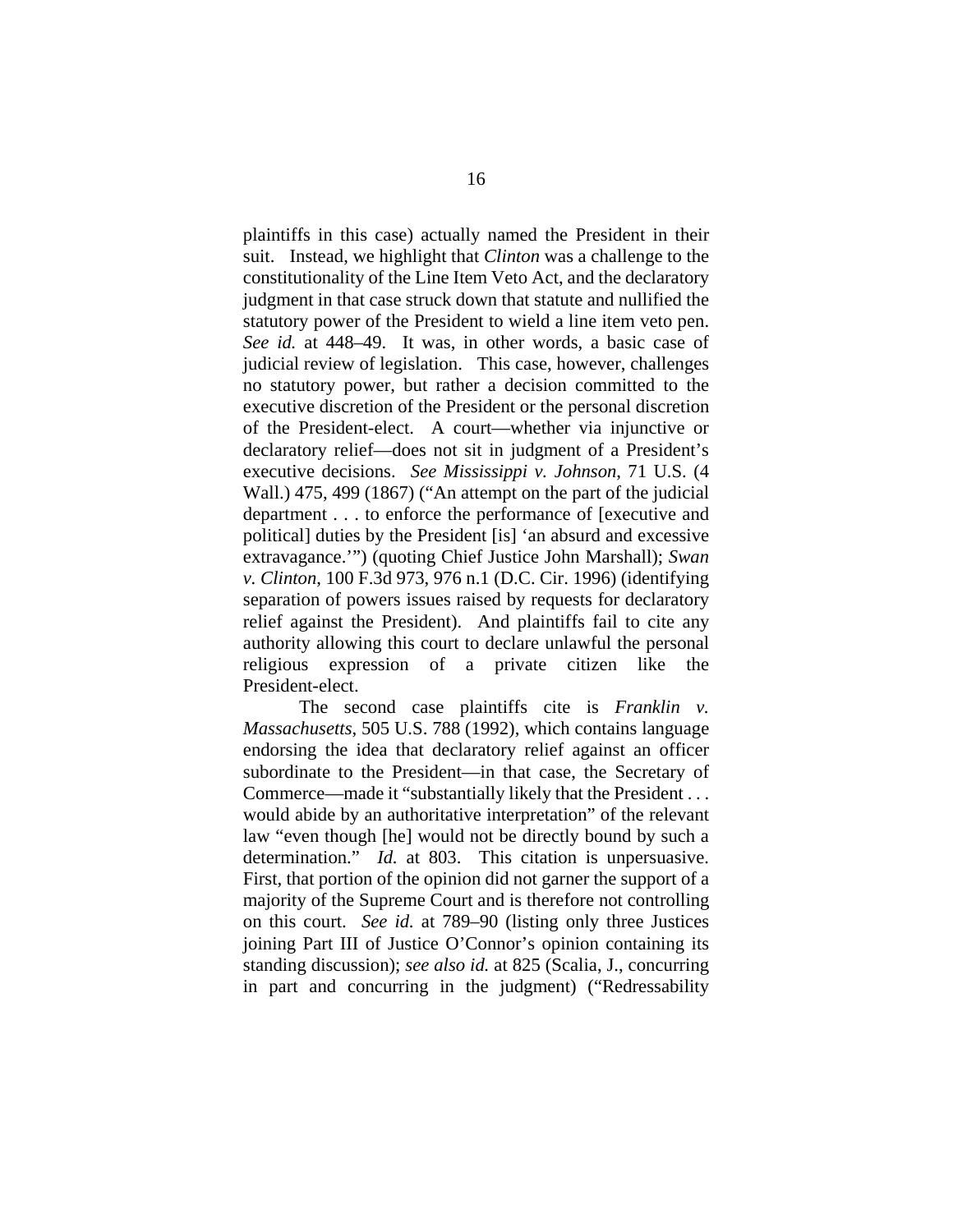requires that the court be able to afford relief *through the exercise of its power*, not through the persuasive or even awe-inspiring effect of the opinion *explaining* the exercise of its power."). Second, it is distinguishable. In that case, the Commerce Secretary was obligated by statute to provide the President with a report of the nation's total population, *see id.*  at 799 (citing 13 U.S.C. § 141(a)), which the President consults before sending his own statutorily required report to Congress showing the population of each state for purposes of apportioning the number of representatives in the House of Representatives, *see id.* (citing 2 U.S.C. § 2(a)). In other words, the Commerce Secretary was legally responsible for providing the President with advice and information on which he would base his final decision. Therefore, a plurality of the Supreme Court thought declaratory relief applicable to the Secretary's legal duty would make it "likely" the President would take the action desired by the plaintiffs, even if he was not obligated to do so. *See id.* at 803. There is no corresponding advisory relationship between the named defendants and the President or President-elect in this case. The future President is free to use any decisionmaking process he desires when designing and staging an inaugural ceremony and is not obligated to consult anybody or take any cognizance of the opinions issuing from this court.

The only apparent avenue of redress for plaintiffs' claimed injuries would be injunctive or declaratory relief against all possible President-elects and the President himself. But such relief is unavailable. Beyond the fact that plaintiffs fail to name future President-elects or the President in their suit, plaintiffs cannot sue all possible President-elects for the same reason they cannot sue all possible inaugural participants; as discussed, general injunctions are outside the judicial power. With regard to the President, courts do not have jurisdiction to enjoin him, *see Mississippi*, 71 U.S. (4 Wall.) at 501, and have never submitted the President to declaratory relief, *see Franklin*, 505 U.S. at 827–28 (Scalia, J.,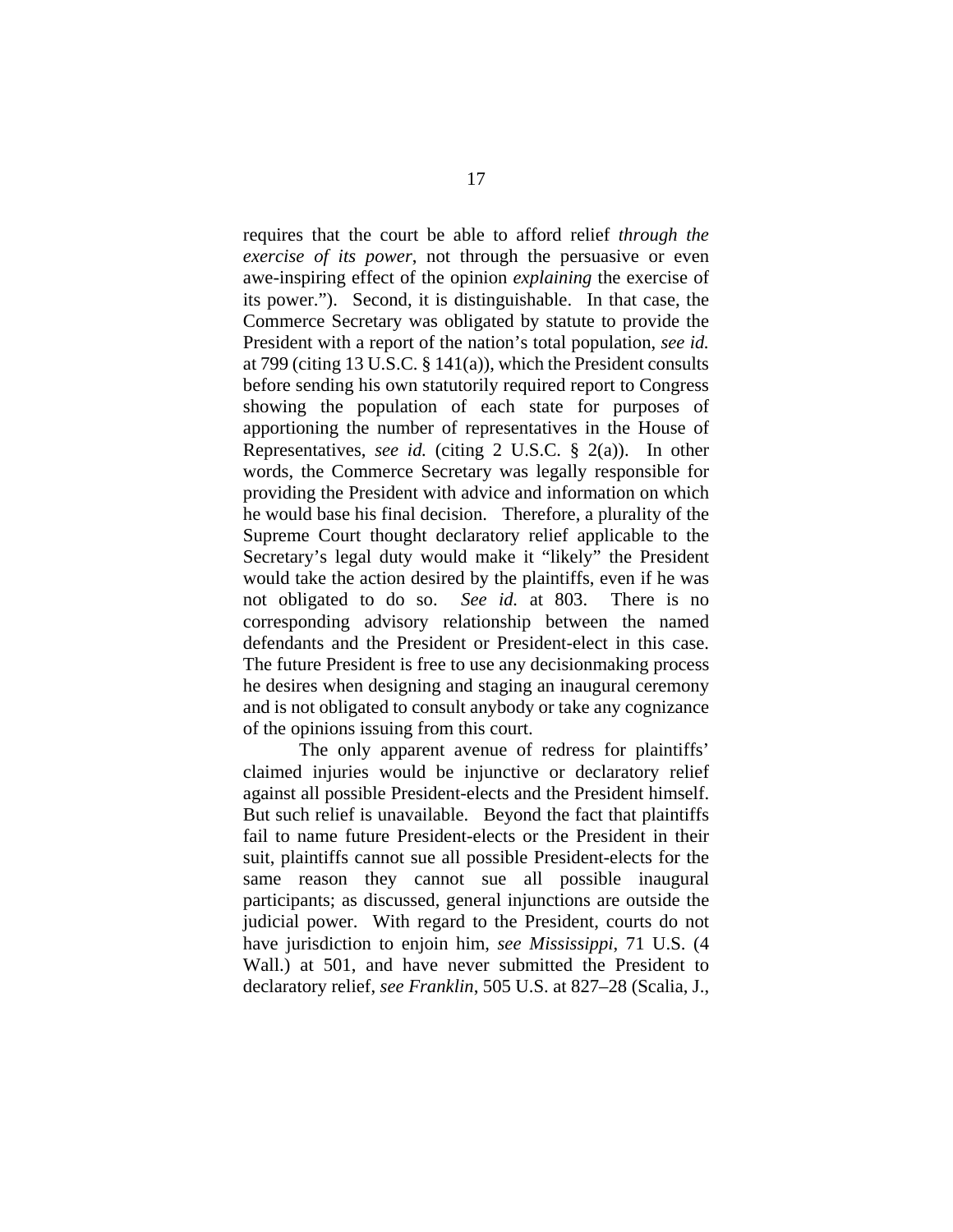concurring in part and concurring in the judgment).

## III

 Plaintiffs' claims regarding the 2009 inaugural ceremony are moot and plaintiffs do not have standing to bring their claims pertaining to the 2013 and 2017 ceremonies because their injury is not redressable by this court. The district court's dismissal of their case is therefore

*Affirmed.*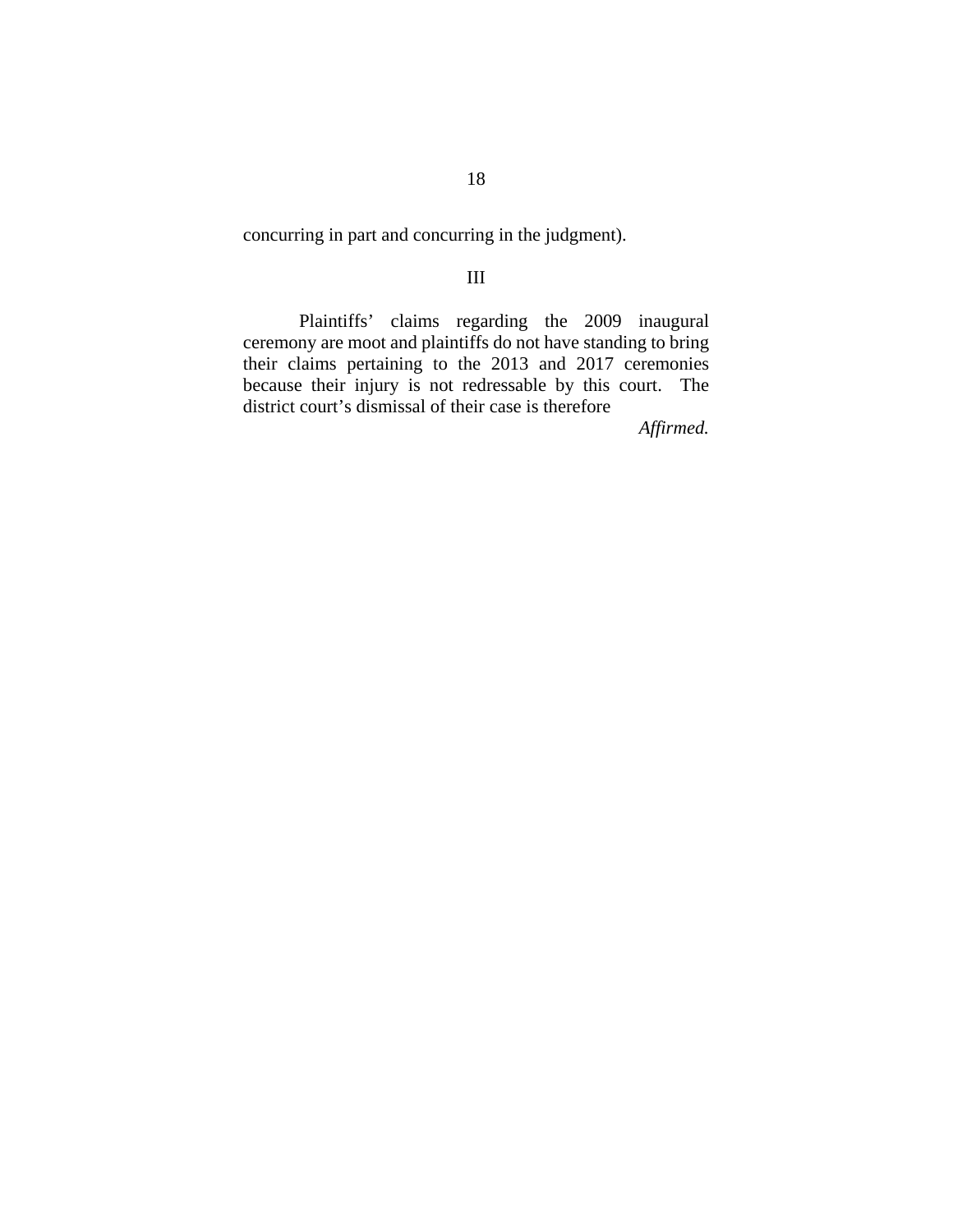#### KAVANAUGH, *Circuit Judge*, concurring in the judgment:

 Under the Supreme Court's precedents, plaintiffs have standing to raise an Establishment Clause challenge to the Inaugural prayers and to the inclusion of the words "so help me God" in the official Presidential oath administered at the public Inauguration ceremonies. I would reject plaintiffs' claims on the merits because those longstanding practices do not violate the Establishment Clause as it has been interpreted by the Supreme Court.

I

 The Government initially argues that plaintiffs lack standing to challenge the Presidential oath and Inaugural prayers. I disagree. Under the relevant Supreme Court precedents, plaintiffs have demonstrated injury-in-fact, causation, and redressability, the three components of standing.

## A

 To show injury-in-fact, plaintiffs must allege an injury that is concrete and particularized. Plaintiffs are atheists. They claim that they will attend the next Presidential Inauguration and witness the Presidential oath and Inaugural prayers – government-sponsored religious expression to which they object. Those allegations suffice under the Supreme Court's precedents to demonstrate plaintiffs' concrete and particularized injury.

 An alleged Establishment Clause injury is sufficiently concrete and particularized when the plaintiff sees or hears a government-sponsored religious display or speech that offends his or her beliefs. *See In re Navy Chaplaincy*, 534 F.3d 756, 764 (D.C. Cir. 2008). The Supreme Court has consistently decided Establishment Clause cases involving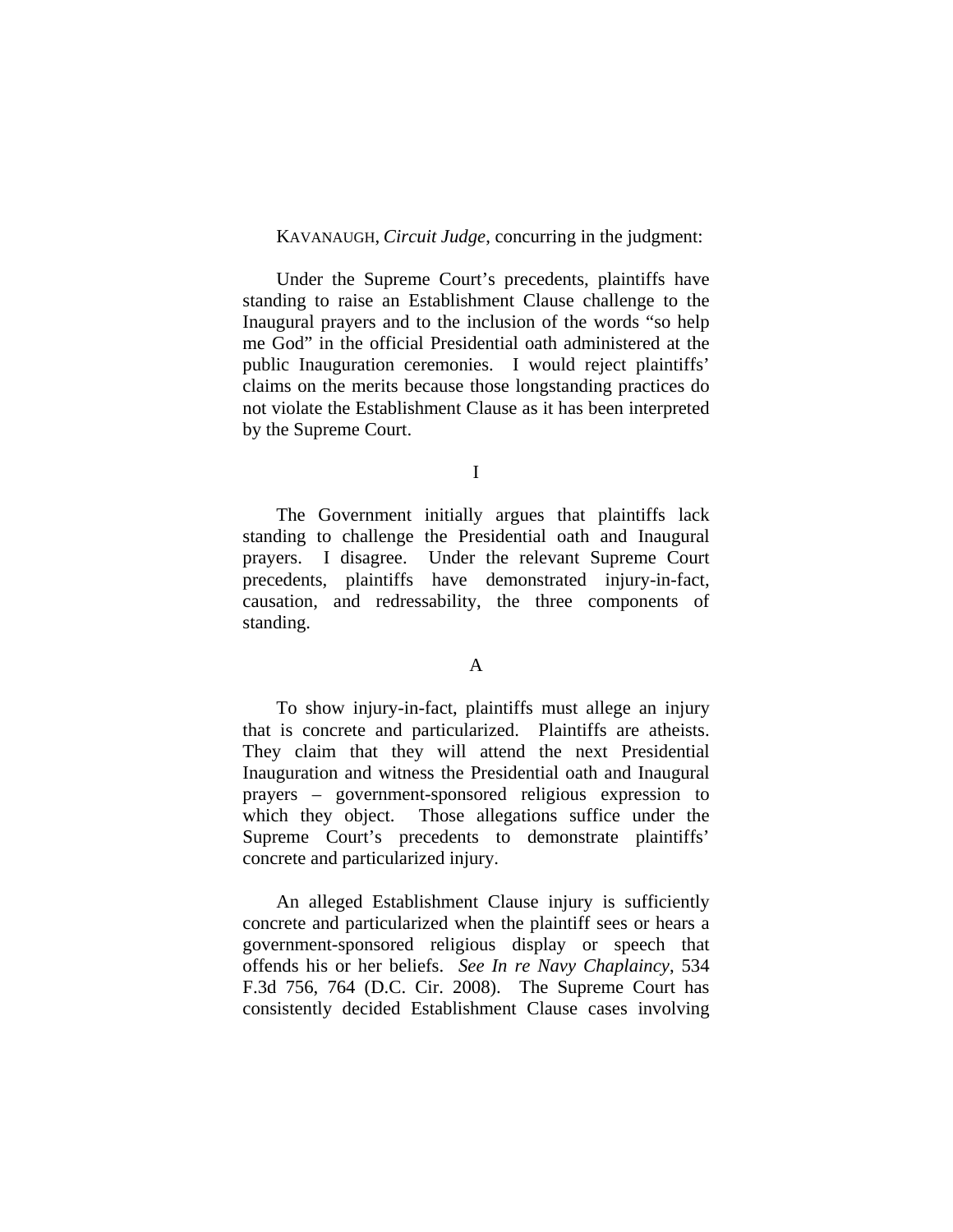objections to government-sponsored religious displays or speech in public settings. *See Van Orden v. Perry*, 545 U.S. 677, 682, 691 (2005) (plurality opinion) (plaintiff "encountered" Ten Commandments monument during visits to state capitol in which he "walked by the monument"); *McCreary County v. ACLU*, 545 U.S. 844, 852 (2005) (county citizens saw Ten Commandments display that was "readily visible" to them when they used courthouse to conduct civic business); *County of Allegheny v. ACLU*, 492 U.S. 573, 587- 88 (1989) (local residents saw crèche in county courthouse and menorah on town property); *Lynch v. Donnelly*, 465 U.S. 668, 671 (1984) (local residents saw crèche on town property); *Marsh v. Chambers*, 463 U.S. 783, 784-86 (1983) (member of legislature heard prayer at opening of each legislative session); *cf. Salazar v. Buono*, No. 08-472, slip op. at 3 (U.S. Apr. 28, 2010) (opinion of Kennedy, J.) (recognizing that plaintiff's standing to challenge public display of a cross was accepted in prior lower-court decision).<sup>1</sup> Moreover, the fact that a large number of people might see or hear the religious display or speech does not negate a plaintiff's standing. *See FEC v. Akins*, 524 U.S. 11, 24 (1998).

 It is true that the Court did not pause to expressly address standing in those religious display and speech decisions. And "cases in which jurisdiction is assumed *sub silentio* are not binding authority for the proposition that jurisdiction exists." *In re Navy Chaplaincy*, 534 F.3d at 764 (internal quotation marks omitted). But the Supreme Court's consistent adjudication of religious display and speech cases over a span

 <sup>1</sup>  $<sup>1</sup>$  The display and speech cases are distinct from those in which</sup> a person simply becomes aware of government *conduct* to which the plaintiff objects. *See Valley Forge Christian College v. Americans United for Separation of Church and State, Inc.*, 454 U.S. 464, 485-86 (1982); *In re Navy Chaplaincy*, 534 F.3d at 764.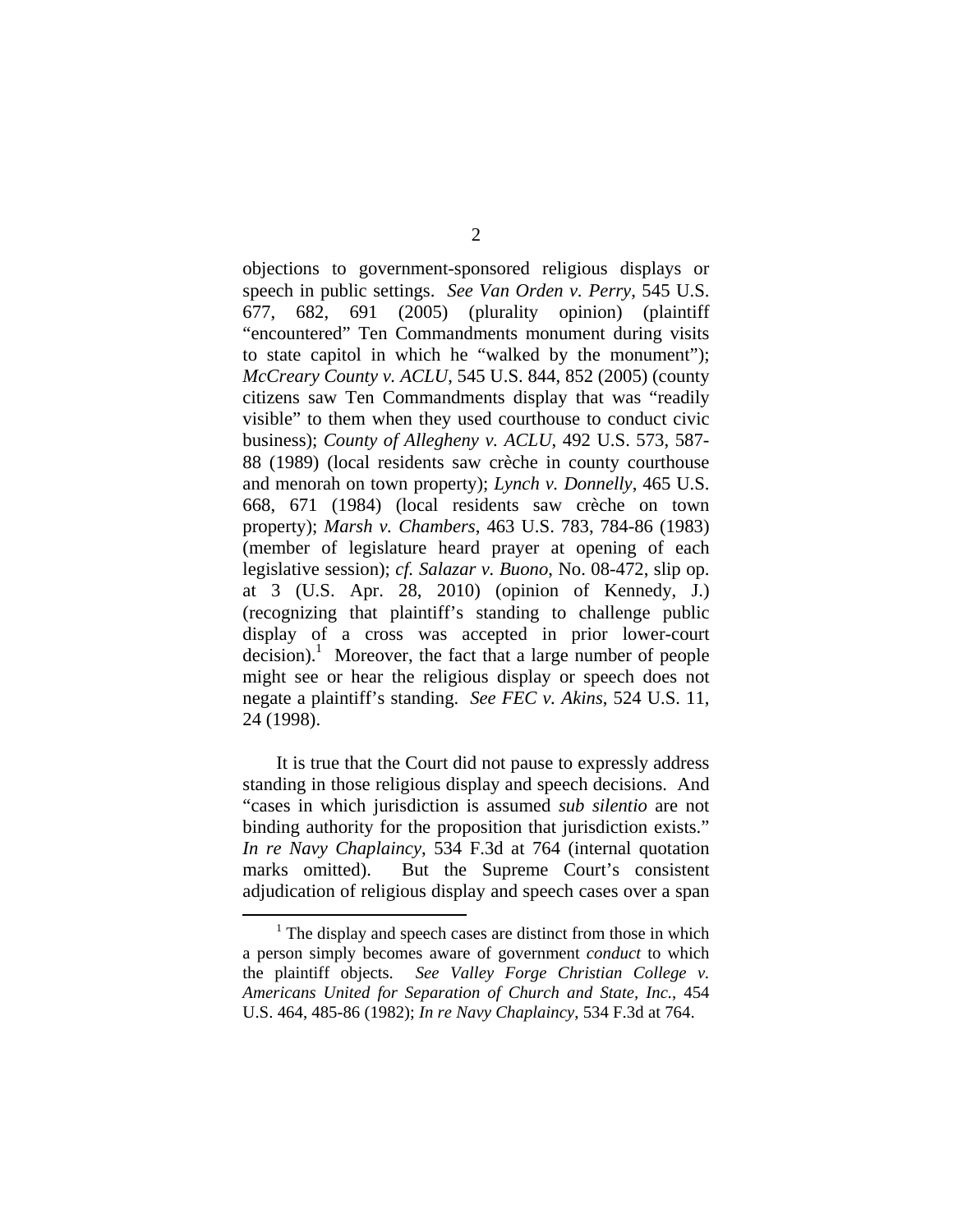of decades suggests that the Court has thought it obvious that the plaintiffs in those matters had standing. Indeed, none of the dissenters in those cases ever contended that the plaintiffs lacked standing. To ignore the import of those cases for the standing analysis, one would have to believe the Supreme Court repeatedly overlooked a major standing problem and decided a plethora of highly controversial and divisive Establishment Clause cases unnecessarily and inappropriately. I find that prospect extremely unlikely. In light of the Supreme Court's precedents, plaintiffs here have alleged a sufficiently concrete and particularized injury.

 To satisfy the injury-in-fact requirement when challenging a future event, plaintiffs also must show that the alleged injury is "imminent." That inquiry mirrors the test for constitutional ripeness. *See Nat'l Treasury Employees Union v. United States*, 101 F.3d 1423, 1427-28 (D.C. Cir. 1996); *see, e.g.*, *MedImmune, Inc. v. Genentech, Inc.*, 549 U.S. 118, 128 & n.8 (2007). To demonstrate imminence, plaintiffs must allege an injury that is "substantially probable." *Stilwell v. Office of Thrift Supervision*, 569 F.3d 514, 518 (D.C. Cir. 2009). In this case, it is substantially probable that the Presidential oath at the next Inauguration will include "so help me God" and that there will be prayers during the Inaugural ceremony. History, tradition, and common sense tell us as much. As explained more fully below, both "so help me God" and Inaugural prayers have long been staples of Inaugural ceremonies, and there is no reason to think those practices will cease soon.

 Imminence is not defeated by the fact that the next Inauguration remains a few years away. In *Lee v. Weisman*, the Supreme Court decided a challenge to prayer at a high school graduation that loomed in the distant future. 505 U.S. 577, 584 (1992). As that case exemplifies, imminence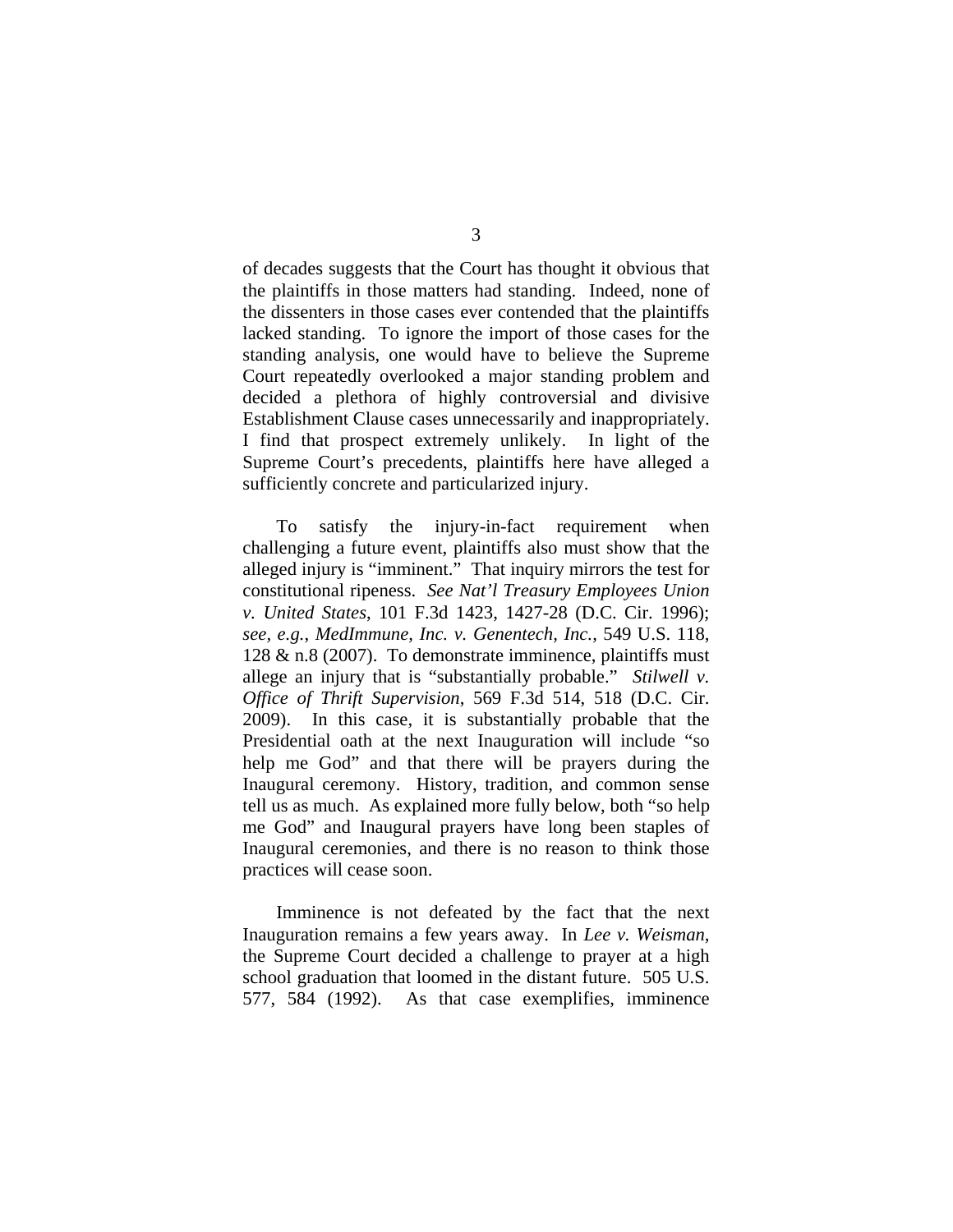"requires only that the anticipated injury occur with[in] some fixed period of time in the future, not that it happen in the colloquial sense of soon or precisely within a certain number of days, weeks, or months." *Fla. State Conference of the NAACP v. Browning*, 522 F.3d 1153, 1161 (11th Cir. 2008); *see also Lujan v. Defenders of Wildlife*, 504 U.S. 555, 565 n.2 (1992).

 As to the causation and redressability elements of standing, plaintiffs' alleged injury is fairly traceable to the defendants here – namely, the officer who recites the official Presidential oath (the Chief Justice) and the entity that runs the events and organizes the speakers (the Presidential Inaugural Committee). *See, e.g.*, *Lee*, 505 U.S. at 586 (permitting Establishment Clause suit against officials who "direct the performance of a formal religious exercise"). An injunction against the named defendants is therefore also likely to redress plaintiffs' alleged injuries. *See Dynalantic Corp. v. Dep't of Defense*, 115 F.3d 1012, 1017 (D.C. Cir. 1997) ("Typically, redressability and traceability overlap as two sides of a causation coin." $)^2$ 

 $\frac{1}{2}$  $2$  Plaintiffs acknowledge that a President on his or her own might still say "so help me God" even if those words are not part of the official oath recited by the Chief Justice. *See* Tr. of Oral Arg. at 10-11; Plaintiffs' Br. at 37-38. In this suit, plaintiffs do not seek to constrain a President's choice of what he or she says at the Inaugural ceremonies, whether during the oath or the Inaugural Address. Nor do plaintiffs argue that a *private* ceremony that included "so help me God" or prayer would be impermissible. Rather, plaintiffs challenge the inclusion of "so help me God" in the official Presidential oath articulated by the Chief Justice in a public ceremony, as well as the Inaugural prayers delivered by the selected clergy during that public ceremony.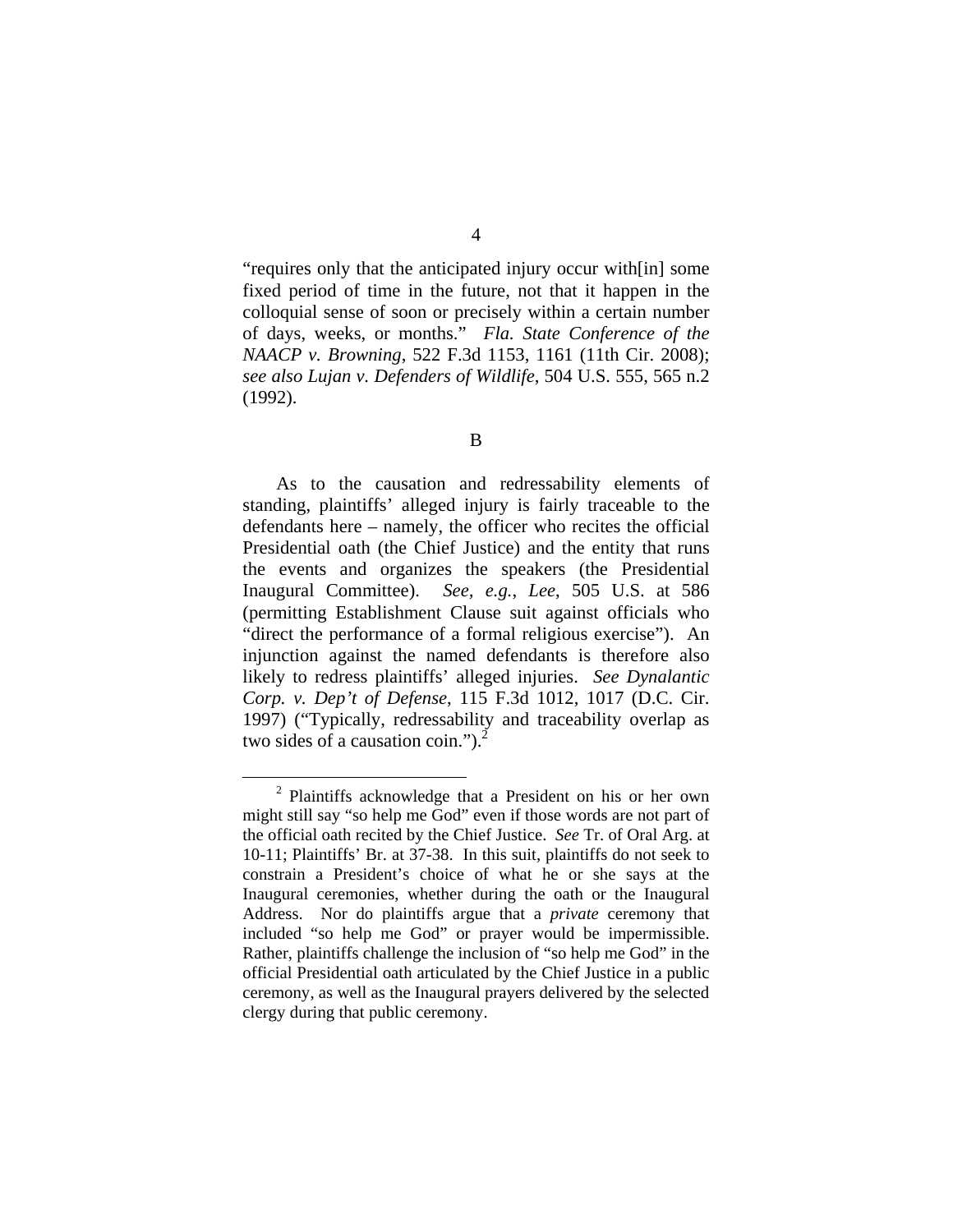To be sure, it is possible that the Presidential Inaugural Committee's responsibilities might be transferred to a successor entity before the next Inauguration, akin to the way the named defendant changes when there is turnover in a government office. *Cf.* FED. R. CIV. P. 25(d). But redressability is still satisfied because "a declaration of the [plaintiffs'] legal right . . . could form the basis of an injunction" against the entity to which the committee's responsibilities are transferred. *Center for Arms Control & Non-Proliferation v. Pray*, 531 F.3d 836, 839 n.\* (D.C. Cir. 2008). In addition, as in any challenge to future government action, it is theoretically possible that Congress or the President could completely change the nature of the Inaugural ceremonies before the next Inauguration. But the question is one of "likelihood." *Steel Co. v. Citizens for a Better Env't*, 523 U.S. 83, 103 (1998); *Lujan*, 504 U.S. at 561. The next Inaugural ceremony likely will resemble past Inaugurals, just as the Supreme Court in *Lee v. Weisman* concluded that the high school's next graduation prayer likely would resemble past graduation prayers.

 Because plaintiffs have standing, I turn to the merits of plaintiffs' Establishment Clause claims.

#### II

 The First Amendment to the United States Constitution provides that "Congress shall make no law respecting an establishment of religion, or prohibiting the free exercise thereof." U.S. CONST. amend. I. The Supreme Court has interpreted that elusive text on many occasions. The question here is whether the Presidential oath and Inaugural prayers contravene the relevant Supreme Court precedents.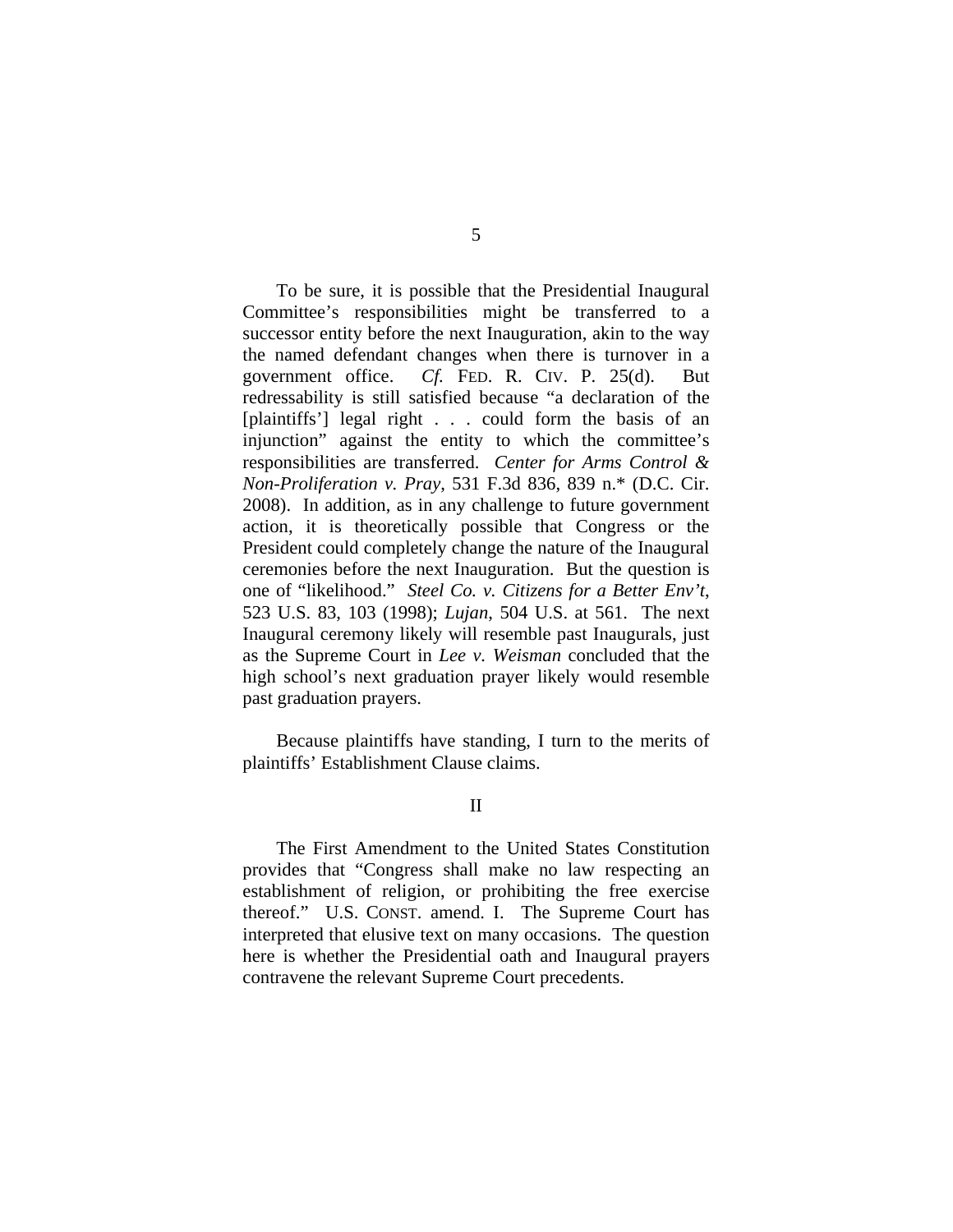In analyzing the Establishment Clause issues in this case, I begin with several background principles.

 First is an obvious point, but one worth emphasizing. In our constitutional tradition, all citizens are equally American, no matter what God they worship or if they worship no god at all. Plaintiffs are atheists. As atheists, they have no lesser rights or status as Americans or under the United States Constitution than Protestants, Jews, Mormons, Muslims, Hindus, Buddhists, Catholics, or members of any religious group.

 Second, in deciding this case, we cannot gloss over or wish away the religious significance of the challenged Inaugural prayers. The fact that religious words are common to many faiths – or are used repeatedly – does not diminish their religious meaning. Neither the numbing effect of repetition nor the brevity of a prayer extinguishes the religious nature of words such as "help me God."

 Third, and relatedly, we cannot resolve this case by discounting the sense of anguish and outrage plaintiffs and some other Americans feel at listening to a governmentsponsored religious prayer. Any effort to tell plaintiffs that "it's not a big deal" or "it's de minimis" would be entirely out of bounds, in my judgment. Plaintiffs' beliefs and sincere objections warrant our respect.

 Fourth, at the same time, we likewise cannot dismiss the desire of others in America to publicly ask for God's blessing on certain government activities and to publicly seek God's guidance for certain government officials. Plaintiffs suggest that no one should be upset if government ceremonies were

6 A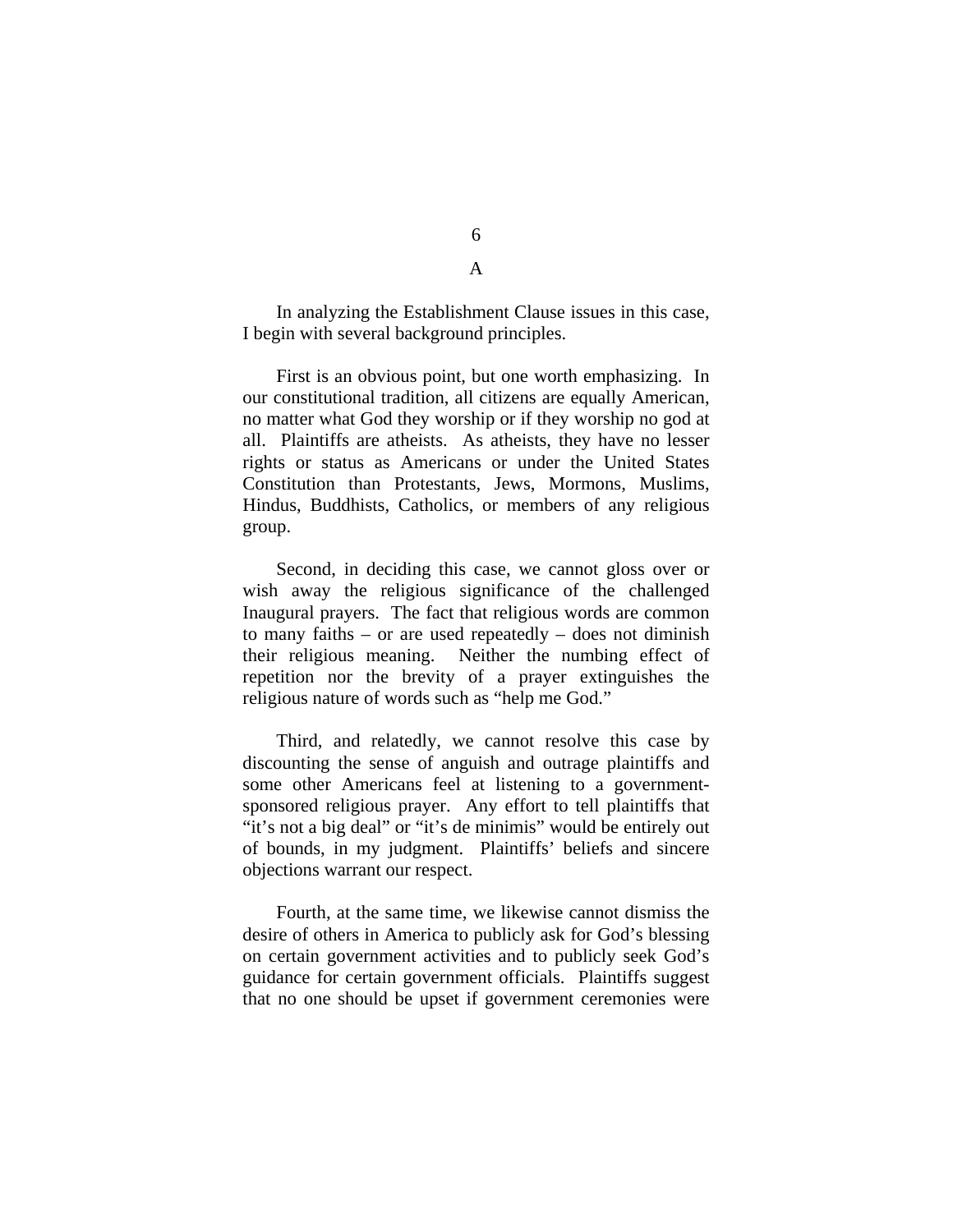entirely cleansed of religious expression; they argue that such a regime would reflect true government "neutrality" toward religion. Others respond, however, that stripping government ceremonies of any references to God or religious expression would reflect unwarranted hostility to religion and would, in effect, "establish" atheism. *Cf. Salazar v. Buono*, No. 08-472, slip op. at 14-15 (U.S. Apr. 28, 2010) (opinion of Kennedy, J.) ("The goal of avoiding governmental endorsement does not require eradication of all religious symbols in the public realm. . . . The Constitution does not oblige government to avoid any public acknowledgment of religion's role in society."); *Lee v. Weisman*, 505 U.S. 577, 598 (1992) ("A relentless and all-pervasive attempt to exclude religion from every aspect of public life could itself become inconsistent with the Constitution.").

#### B

 With that background in mind, I turn to the Establishment Clause analysis of the Presidential oath and Inaugural prayers. To begin, the Supreme Court's Establishment Clause jurisprudence does not set forth a one-size-fits-all test. *See Salazar*, No. 08-472, slip op. at 18 (opinion of Kennedy, J.); *Van Orden v. Perry*, 545 U.S. 677, 686 (2005) (plurality opinion); *Kiryas Joel Vill. Sch. Dist. v. Grumet*, 512 U.S. 687, 718 (1994) (O'Connor, J., concurring in part and concurring in judgment). Rather, the Court ordinarily analyzes cases under various issue-specific rules and standards it has devised.

 This case concerns government-sponsored religious speech at public events outside of the public school setting. The Supreme Court's landmark ruling in *Marsh v. Chambers*, 463 U.S. 783 (1983), sets forth the Court's approach to that issue. In *Marsh*, the Court upheld a state legislature's practice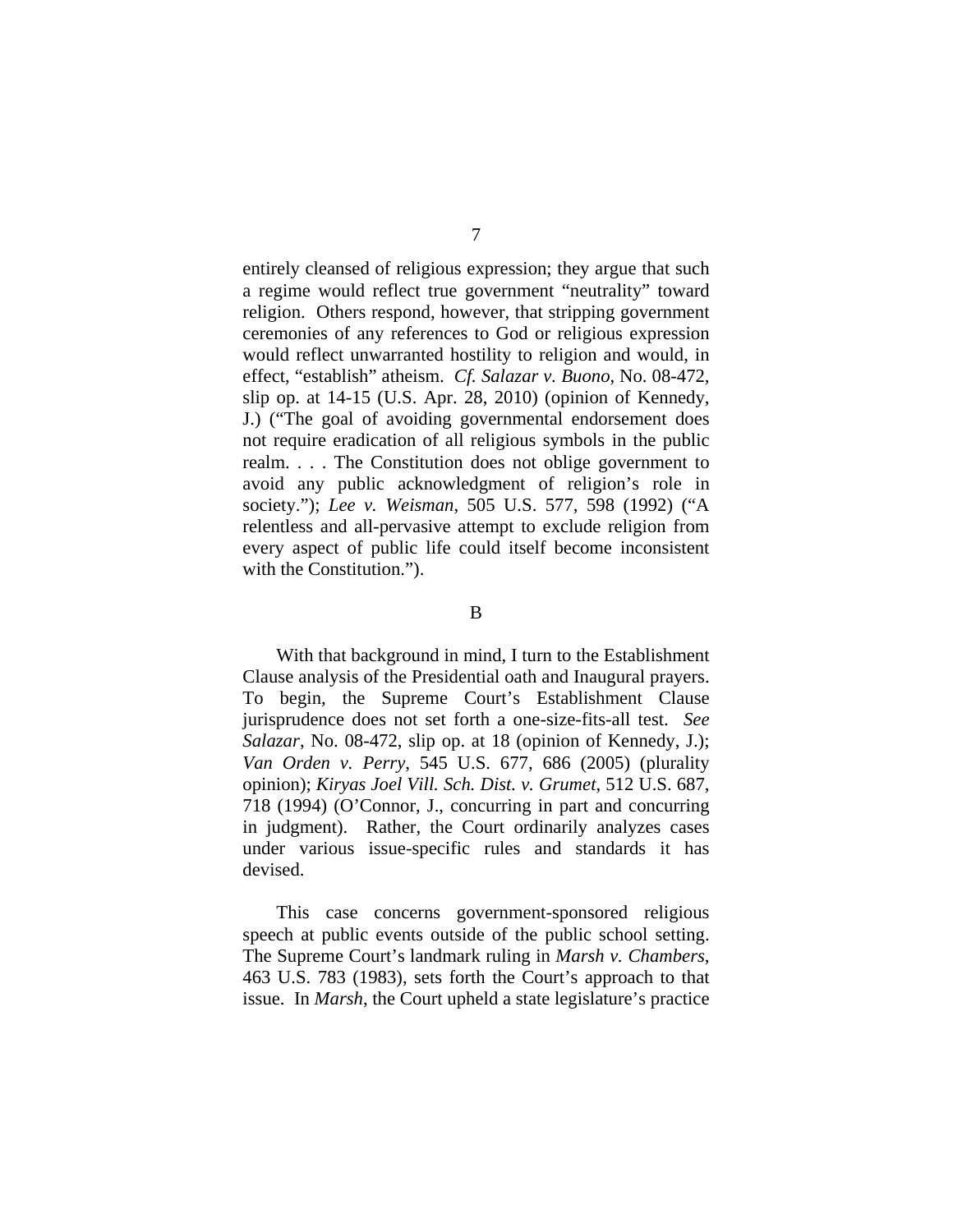of beginning each session with prayer by a state-paid chaplain. The Court reasoned that the practice of opening legislative sessions with prayer was "deeply embedded in the history and tradition of this country." *Id.* at 786. Since the Founding, the "practice of legislative prayer has coexisted with the principles of disestablishment and religious freedom." *Id.* The practice is "part of the fabric of our society" such that the invocation of God was "not, in these circumstances, an 'establishment' of religion . . . [but] simply a tolerable acknowledgment of beliefs widely held among the people of this country." *Id.* at 792.<sup>3</sup>

The Court's religious display cases have followed an approach similar to the speech cases. *See Salazar*, No. 08-472; *Van Orden*,

<sup>&</sup>lt;sup>3</sup> *Marsh* is consistent with the Supreme Court's broader approval, albeit sometimes in dicta, of a variety of governmental references to God and prayers in the public square – sometimes known by the umbrella term "ceremonial deism." *See Elk Grove Unified Sch. Dist. v. Newdow*, 542 U.S. 1, 37 (2003) (O'Connor, J., concurring in judgment); *County of Allegheny v. ACLU*, 492 U.S. 573, 603 (1989); *id.* at 630 (O'Connor, J., concurring in part and concurring in judgment); *Lynch v. Donnelly*, 465 U.S. 668, 716 (1984) (Brennan, J., dissenting). These include: Congress's selection of "In God we trust" as the National Motto, 36 U.S.C. § 302, the inclusion of "under God" in the Pledge of Allegiance, 4 U.S.C. § 4, and the President's Thanksgiving Day Proclamations. *See Van Orden*, 545 U.S. at 699 (binding opinion of Breyer, J.) (motto and Thanksgiving Proclamation); *County of Allegheny*, 492 U.S. at 602-03 (motto and Pledge); *Lynch*, 465 U.S. at 676 (motto, Pledge, and Thanksgiving Proclamation); *Zorach v. Clauson*, 343 U.S. 306, 312-13 (1952) (Thanksgiving Proclamation); Steven B. Epstein, *Rethinking the Constitutionality of Ceremonial Deism*, 96 COLUM. L. REV. 2083, 2094-96 (1996). Under the Court's precedents, these "ceremonial deism" principles do not always translate to the public school setting where young students face inherent coercion. *See Lee*, 505 U.S. 577; *Engel v. Vitale*, 370 U.S. 421 (1962).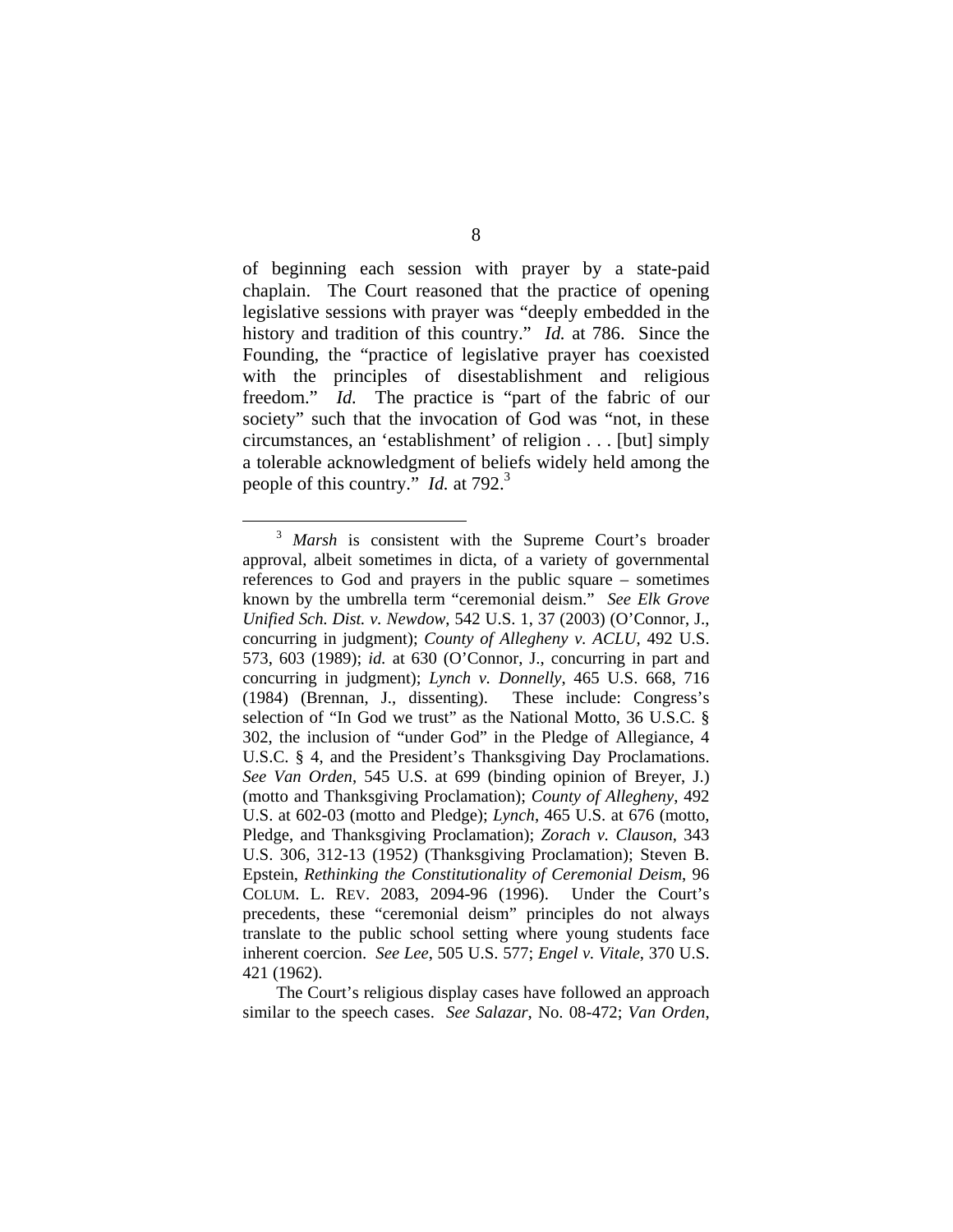As to the permissible *content* of the legislative prayers, the *Marsh* Court articulated a somewhat ambiguous standard: "The content of the prayer is not of concern to judges where, as here, there is no indication that the prayer opportunity has been exploited to proselytize or advance any one, or to disparage any other, faith or belief. That being so, it is not for us to embark on a sensitive evaluation or to parse the content of a particular prayer." *Id.* at 794-95.

 The Supreme Court's holding in *Marsh* – allowing government-sponsored religious speech or prayer at a public event where prayers have traditionally occurred, at least so long as the prayers are not proselytizing (seeking to convert) or otherwise exploitative – does not satisfy all Americans. No holding on this issue would in our pluralistic society. But the precedent has endured, and as a lower court we must follow and apply it in this case.

 $\overline{a}$ 

<sup>545</sup> U.S. 677; *McCreary County v. ACLU*, 545 U.S. 844 (2005); *County of Allegheny*, 492 U.S. 573; *Lynch*, 465 U.S. 668. But because of their fixed quality, displays have caused somewhat more concern than spoken words, which by their nature are fleeting. *Cf. Salazar*, No. 08-472, slip op. at 11-12 (opinion of Kennedy, J.); *Van Orden*, 545 U.S. at 701 (binding opinion of Breyer, J.); *id.* at 722-23 (Stevens, J., dissenting); *McCreary County*, 545 U.S. at 868-69, 877 n.24; *County of Allegheny*, 492 U.S. at 661 (Kennedy, J., concurring in judgment in part and dissenting in part) ("I doubt not, for example, that the Clause forbids a city to permit the permanent erection of a large Latin cross on the roof of city hall. This is not because government speech about religion is *per se*  suspect, as the majority would have it, but because such an obtrusive year-round religious display would place the government's weight behind an obvious effort to proselytize on behalf of a particular religion.").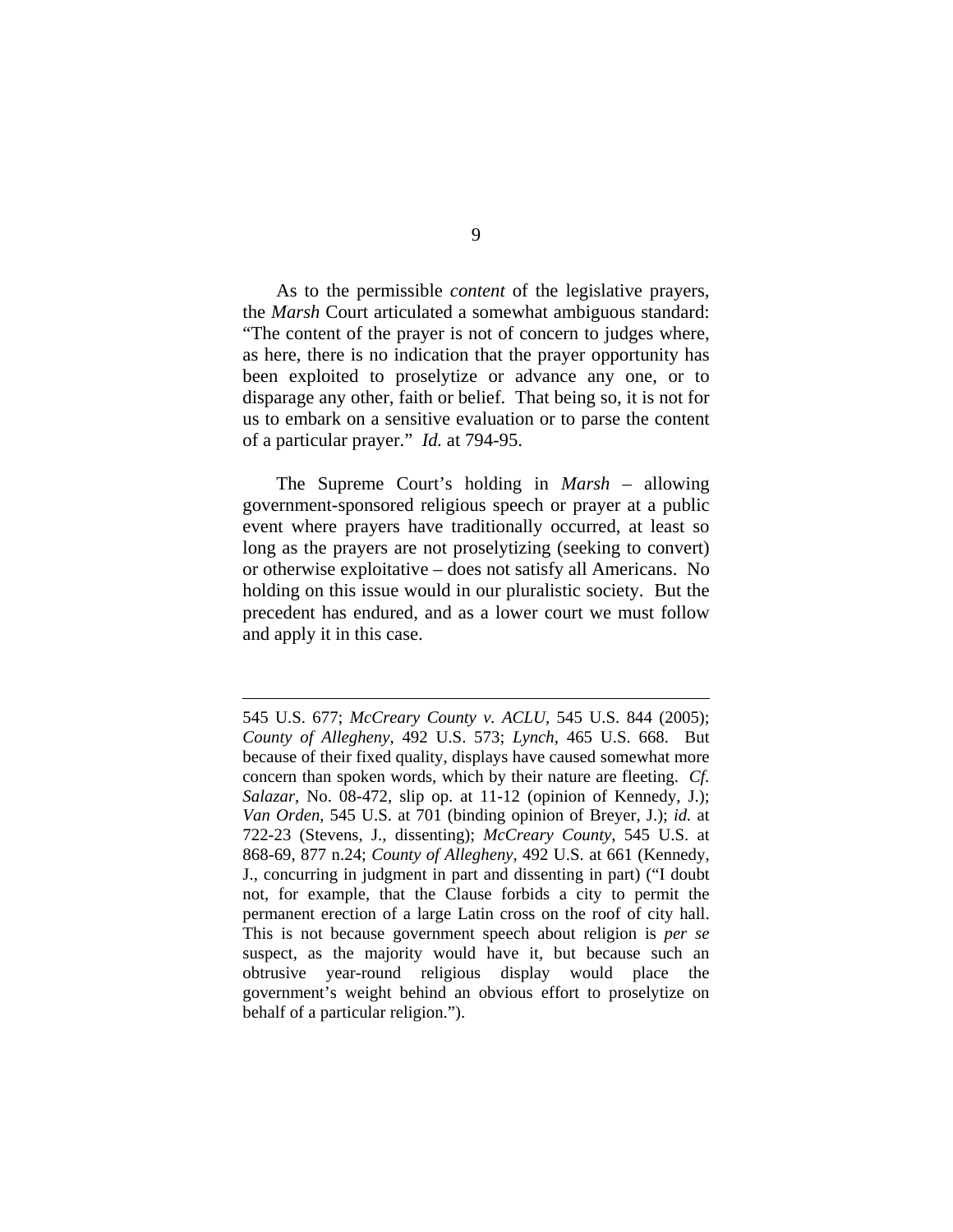Like the legislative prayer in *Marsh*, the words "so help me God" in the Presidential oath are not proselytizing or otherwise exploitative. Moreover, like the practice of legislative prayer, use of "so help me God" in oaths for government officials is deeply rooted in the Nation's history and tradition. By many accounts, George Washington said "so help me God" when he took the first Presidential oath in New York on April 30, 1789. The First Congress – the same Congress that drafted and approved the First Amendment – mandated "so help me God" in the oaths of office for federal judges. *See* 1 ANNALS OF CONG. 928-29 (Sept. 17, 1789) (Joseph Gales ed., 1789) (final congressional approval of statute requiring oath for judges); *id.* at 948 (Sept. 24, 1789) (final congressional approval of First Amendment); *see also* Judiciary Act of 1789, § 8, 1 Stat. 73, 76 (1789) (signed into law on Sept. 24, 1789). State constitutions in effect at the ratification of the First Amendment similarly included "so help me God" in state officials' oaths of office. *See, e.g.*, MASS. CONST. pt. 2, ch. VI, art. I (1780); N.H. CONST. pt. 2 (1784); VT. CONST. ch. II, § XII (1786).

 The words "so help me God" remain to this day a part of oaths prescribed by law at the federal and state levels. *See, e.g.*, 5 U.S.C. § 3331 (federal civil service and military officers); 28 U.S.C. § 453 (federal justices and judges); *id.* § 951 (federal court clerks and deputies); ALA. CONST. art. XVI, § 279; ARIZ. REV. STAT. § 38-231(E); CONN. CONST. art. 11, § 1; DEL. CONST. art. XIV, § 1; FLA. CONST. art. II, § 5(b); KAN STAT. ANN. § 54-106; KY. CONST. § 228; LA. CONST. art. X, § 30; ME. CONST. art. IX, § 1; MASS. CONST. amend. art. VI; MISS. CONST. art. 14, § 268; MONT. CONST. art. III, § 3; NEV. CONST. art. XV, § 2; N.H. CONST. pt. II, art. 84; N.J. STAT. ANN. § 52:15-2; N.M. STAT. § 14-13-1; N.C. GEN. STAT. §

10

 $\overline{C}$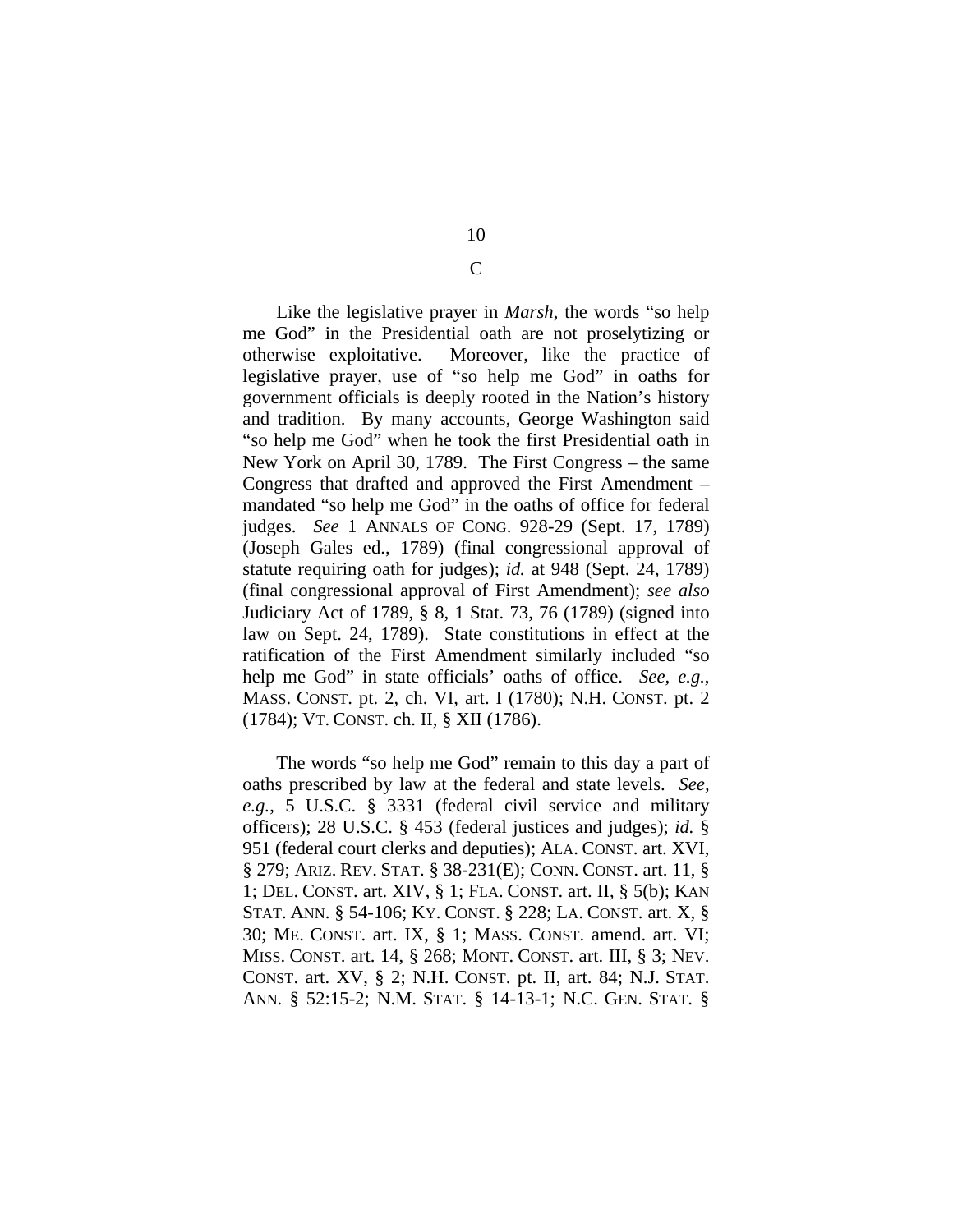11-11; N.D. CONST. art. XI, § 4; R.I. CONST. art. III, § 3; S.C. CONST. art. VI, § 5; TEX. CONST. art. XVI, § 1; VT. CONST. ch. II, § 56; VA. CONST. art. II, § 7; WIS. STAT. § 19.01; WYO. STAT. ANN.  $§$  1-2-103.<sup>4</sup>

 In light of that extensive historical record and the nonproselytizing, non-exploitative nature of the oath, it comes as no surprise that the Supreme Court several times has suggested, at least in dicta, that the Constitution permits "so help me God" in officially prescribed oaths of office. *See Sch. Dist. of Abington Township v. Schempp*, 374 U.S. 203, 212-13 (1963) (that "religion has been closely identified with our history and government . . . . is evidenced today in our public life through the continuance in our oaths of office from the Presidency to the Alderman of the final supplication, 'So help me God'"); *Zorach v. Clauson*, 343 U.S. 306, 312-13 (1952) (it is "common sense" that the First Amendment "does not say that in every and all respects there shall be a separation of Church and State" as evidenced by the inclusion of "'so help me God' in our courtroom oaths"). Many Justices have reiterated the point in separate opinions over the years. *See McCreary County v. ACLU*, 545 U.S. 844, 886 (2005) (Scalia, J., dissenting); *Elk Grove Unified Sch. Dist. v. Newdow*, 542 U.S. 1, 26 (2004) (Rehnquist, C.J., concurring

 $\overline{4}$ <sup>4</sup> An officer or employee of course may decline to say "so help me God" on free exercise, anti-coercion grounds. *See Torcaso v. Watkins*, 367 U.S. 488 (1961); *see also* U.S. CONST. art. VI, cl. 3. So too, no one in the audience at a public ceremony may be compelled to utter religious words. *See West Virginia State Bd. of Ed. v. Barnette*, 319 U.S. 624 (1943). Those bedrock rights are analytically quite different, however, from a third-party observer's asserted anti-establishment right to prevent inclusion of "so help me God" in an official oath taken by someone else or to halt a prayer said by someone else.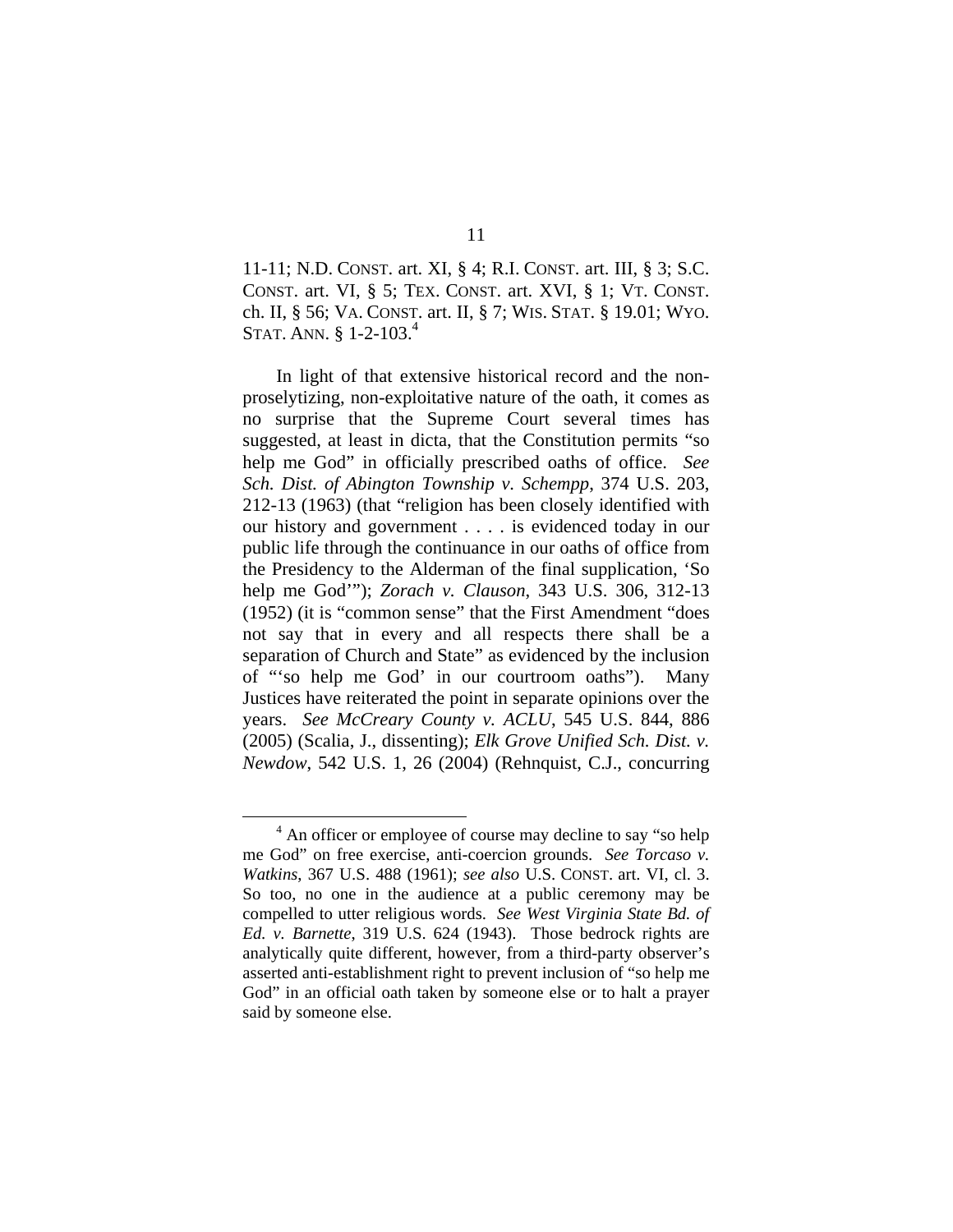in judgment); *id.* at 36 n.\* (O'Connor, J., concurring in judgment).

 Under *Marsh* and other Supreme Court precedents, the Establishment Clause permits "so help me God" in the official Presidential oath.

#### D

 Plaintiffs' challenge to the traditional Inaugural prayers (usually consisting of an invocation and benediction) also fails. Those prayers closely resemble the legislative prayers upheld by the Supreme Court in *Marsh*.

 Like legislative prayers, prayers at Presidential Inaugural ceremonies are deeply rooted in American history and tradition. *See County of Allegheny v. ACLU*, 492 U.S. 573, 671-72 n.9 (1989) (Kennedy, J., concurring in judgment in part and dissenting in part) ("our Presidential inaugurations have traditionally opened with a request for divine blessing"). Indeed, formal prayers "have been associated with presidential inaugurations since the inauguration of George Washington." Steven B. Epstein, *Rethinking the Constitutionality of Ceremonial Deism*, 96 COLUM. L. REV. 2083, 2106 (1996). During the first Inauguration, the new President, Vice President, and Members of Congress – in accordance with a resolution passed by the First Congress – "proceeded to St. Paul's Chapel, where divine service was performed" by the Senate chaplain. 1 ANNALS OF CONG. 29 (Joseph Gales ed., 1789); *see also* Epstein, *Ceremonial Deism*, 96 COLUM. L. REV. at 2106-07. "It is to be noted that this was not a service provided by an Episcopal church to which senators and representatives were invited, but an official service carefully arranged for by both houses of Congress and conducted by their duly elected chaplain." 1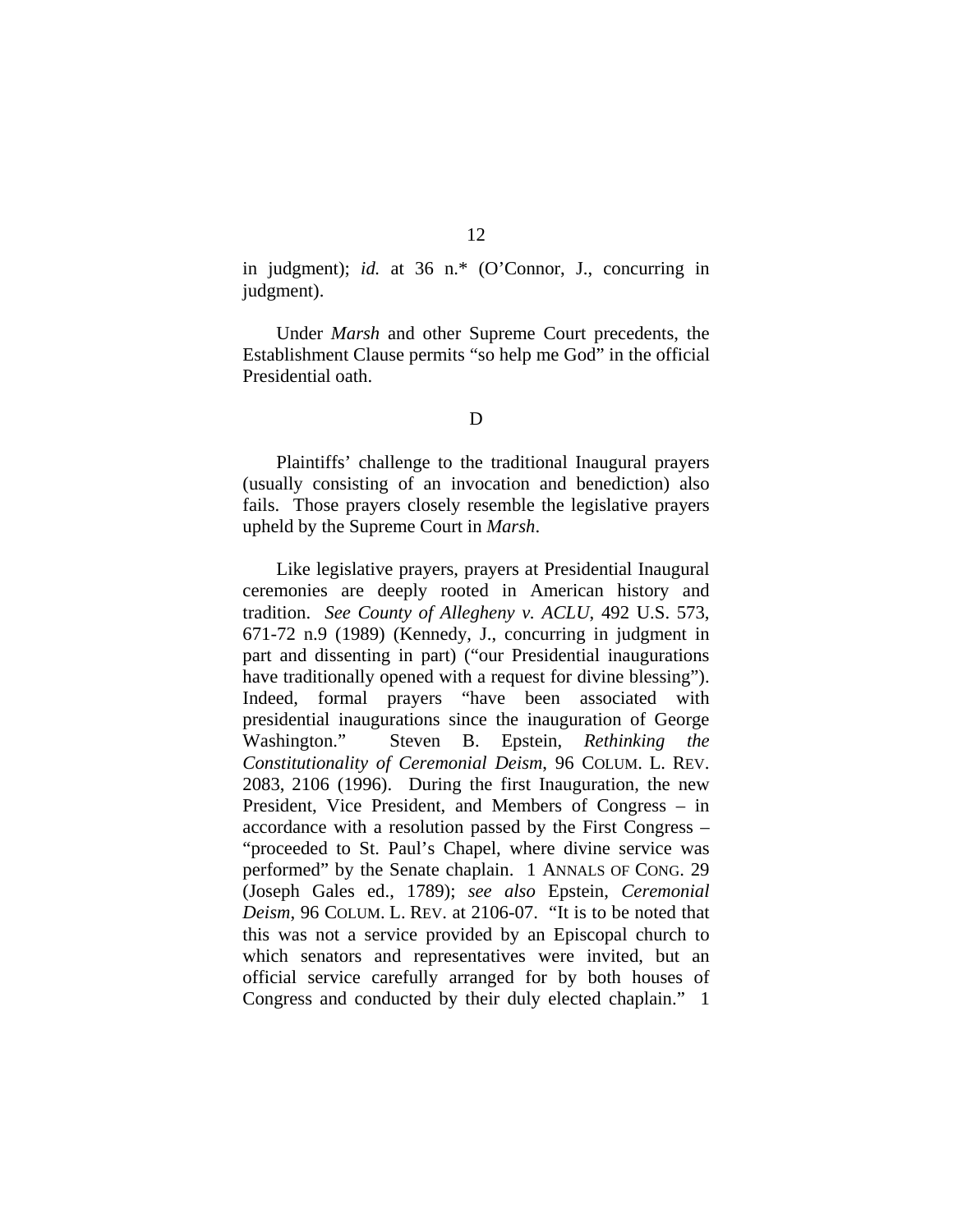ANSON PHELPS STOKES, CHURCH AND STATE IN THE UNITED STATES 485 (1950). Inaugural prayers were conducted by the Senate chaplain in the Senate chambers until 1937; since then, the prayers typically have taken place on the Inaugural platform at the Capitol grounds. *See* App. at 20-23; Epstein, *Ceremonial Deism*, 96 COLUM. L. REV. at 2107 & n.137.

 To be sure, unlike *Marsh*, this case involves the Executive, not the Legislature. But there is no persuasive reason why opening every "executive session" with prayer would raise more of an Establishment Clause problem than opening every "legislative session" with prayer.

 Having established that Inaugural prayers are permissible in concept, we confront a distinct and delicate question regarding the precise content of the prayers. Recall that *Marsh* stated that "[t]he content of the prayer is not of concern to judges where, as here, there is no indication that the prayer opportunity has been exploited to proselytize or advance any one, or to disparage any other, faith or belief. That being so, it is not for us to embark on a sensitive evaluation or to parse the content of a particular prayer." *Marsh*, 463 U.S. at 794-95.

 Under *Marsh*, we know that proselytizing prayers – that is, those that seek to convert – are problematic. Inaugural prayers traditionally have not crossed that boundary.

 But what about sectarian references – that is, prayers associated only with particular faiths, or references to deities, persons, precepts, or words associated only with particular faiths? (References such as God and Lord are generally considered non-sectarian for these purposes.) Does a sectarian reference mean for purposes of *Marsh* that the "prayer opportunity has been exploited to proselytize or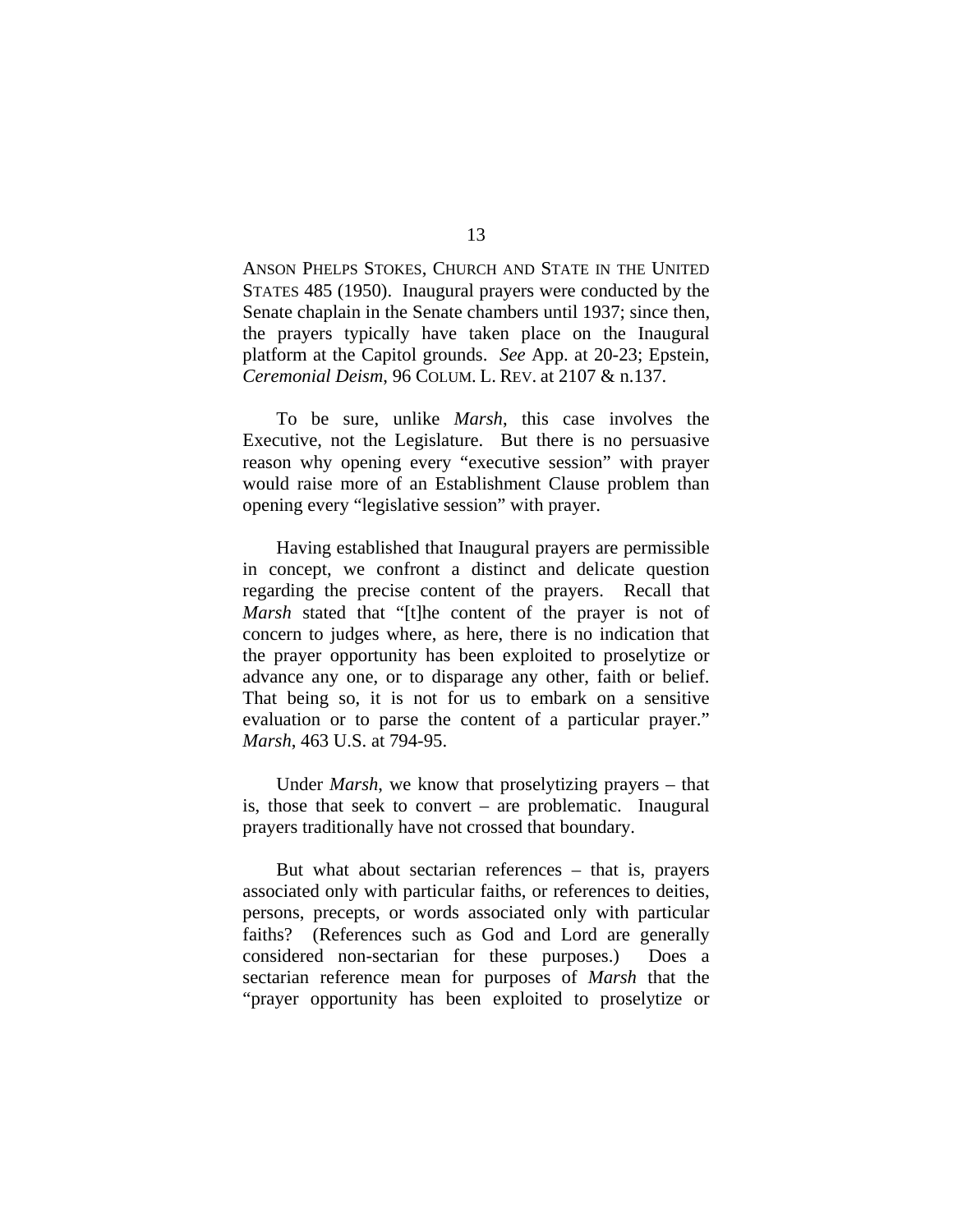advance any one, or to disparage any other, faith or belief"? If so, the Presidential Inaugural prayers might pose a problem because they have included sectarian references. For example, the prayers at the 2009 Inauguration contained a reference to Jesus, a recitation of a Protestant version of the "Our Father," and a quotation from the Shema, an important prayer in Judaism. *See* 155 CONG. REC. S667 (daily ed. Jan. 20, 2009).

 *Marsh* indicates, however, that the Establishment Clause does not ban any and all sectarian references in prayers at public ceremonies. Some of the prayers at issue in *Marsh*  itself were Christian, and others were in the Judeo-Christian tradition. *See Van Orden*, 545 U.S. at 688 n.8 (plurality opinion) (noting that "prayers [in *Marsh*] were often explicitly Christian").

 In the wake of *Marsh*, moreover, our en banc Court upheld the practice of Congressional prayers, which then (as now) sometimes included sectarian references. *See Murray v. Buchanan*, 720 F.2d 689 (D.C. Cir. 1983) (en banc) (per curiam). The Fourth, Tenth, and Eleventh Circuits have similarly concluded that *Marsh* does not prohibit any and all sectarian references. *See Pelphrey v. Cobb County*, 547 F.3d 1263, 1271-72 (11th Cir. 2008); *Simpson v. Chesterfield County Bd. of Supervisors*, 404 F.3d 276, 281-82 n.3 (4th Cir. 2005); *Snyder v. Murray City Corp.*, 159 F.3d 1227, 1234 (10th Cir. 1998) (en banc); *see also Doe v. Tangipahoa Parish Sch. Bd.*, 473 F.3d 188, 211 (5th Cir. 2006) (opinion of Clement, J.). *But see Wynne v. Town of Great Falls*, 376 F.3d 292, 298-99 (4th Cir. 2004).<sup>5</sup>

 $\frac{1}{5}$  $<sup>5</sup>$  As several courts have concluded, the Supreme Court's post-</sup> *Marsh* decision in *County of Allegheny* does not mandate that a prayer be entirely non-sectarian. *See Pelphrey*, 547 F.3d at 1271-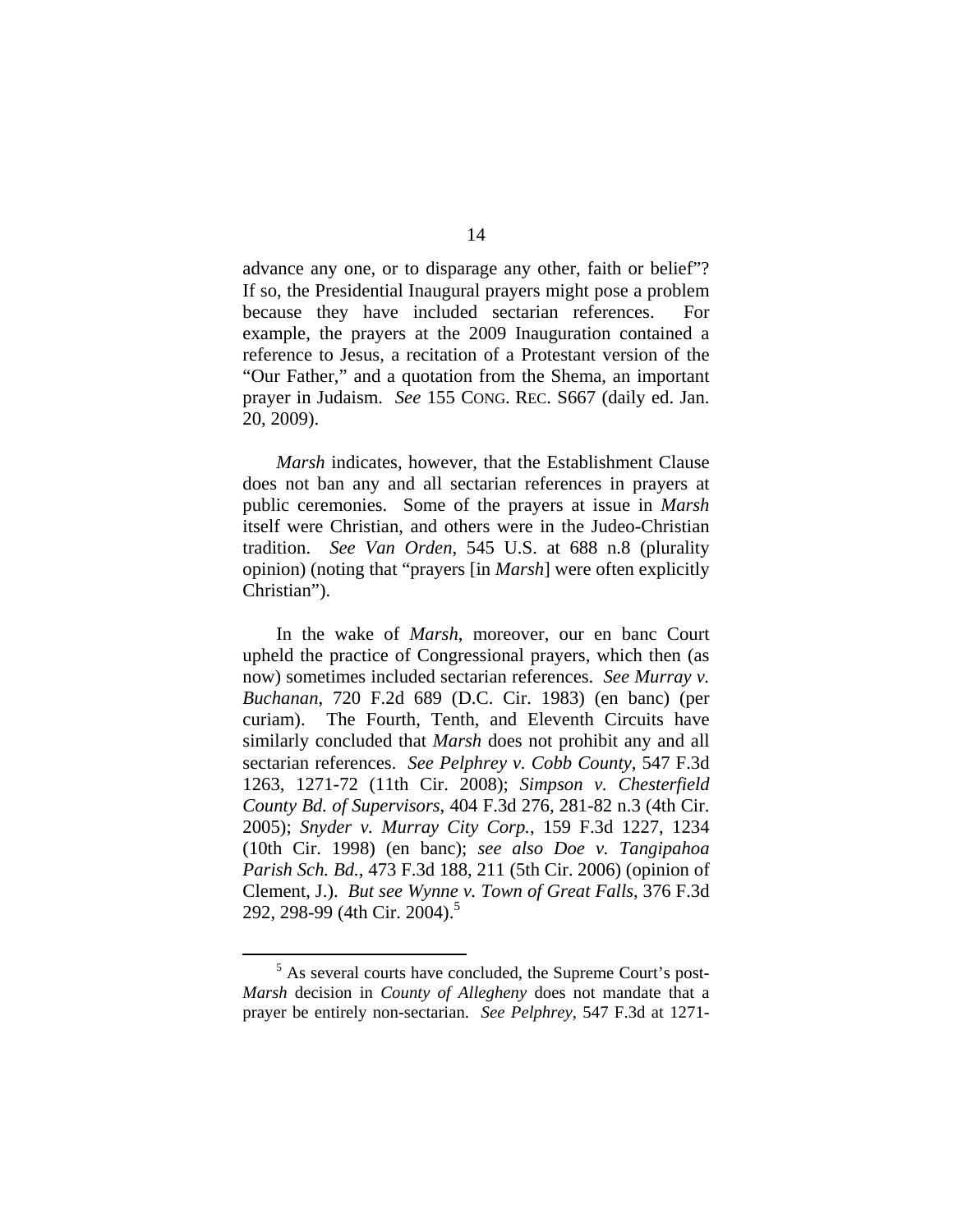The more nuanced issue, therefore, is how courts should distinguish permissible sectarian references from impermissible sectarian references in determining under *Marsh* whether a "prayer opportunity has been exploited to proselytize or advance any one, or to disparage any other, faith or belief." As Judge Pryor explained in his thoughtful opinion for the Eleventh Circuit, courts must approach that difficult task with sensitivity lest they become "ecclesiastical arbiter[s]." *Pelphrey*, 547 F.3d at 1274. In that regard, the en banc Tenth Circuit's formulation is instructive: "the kind of [] prayer that will run afoul of the Constitution is one that proselytizes a particular religious tenet or belief, or that *aggressively advocates* a specific religious creed, or that derogates another religious faith or doctrine." *Snyder*, 159 F.3d at 1234 (emphasis added); *see also Doe*, 473 F.3d at 213-14 (opinion of Clement, J.) (expressing approval of the Tenth Circuit test). Under *Marsh*, therefore, sectarian references alone typically do not render a prayer impermissible. But at some point sectarian references can become so overwhelming and one-sided that the prayer opportunity can be said to have been "exploited" to "advance any one, or to disparage any other, faith or belief." That is particularly true when other factors suggest exploitation of the prayer opportunity. *See Pelphrey*, 547 F.3d at 1277.

 $\overline{a}$ 

<sup>72 (</sup>plaintiffs "argue that *Allegheny* requires us to read *Marsh*  narrowly to permit only nonsectarian prayer, but they are wrong"); *Simpson*, 404 F.3d at 281-82 n.3 ("Nothing in *Allegheny* suggests that it supplants *Marsh* in the area of legislative prayer."); *see also Turner v. City Council of Fredericksburg*, 534 F.3d 352, 356 (4th Cir. 2008) (O'Connor, J., sitting by designation) ("We need not decide whether the Establishment Clause *compelled* the Council to adopt their [non-sectarian] legislative prayer policy, because the Establishment Clause does not absolutely dictate the form of legislative prayer.").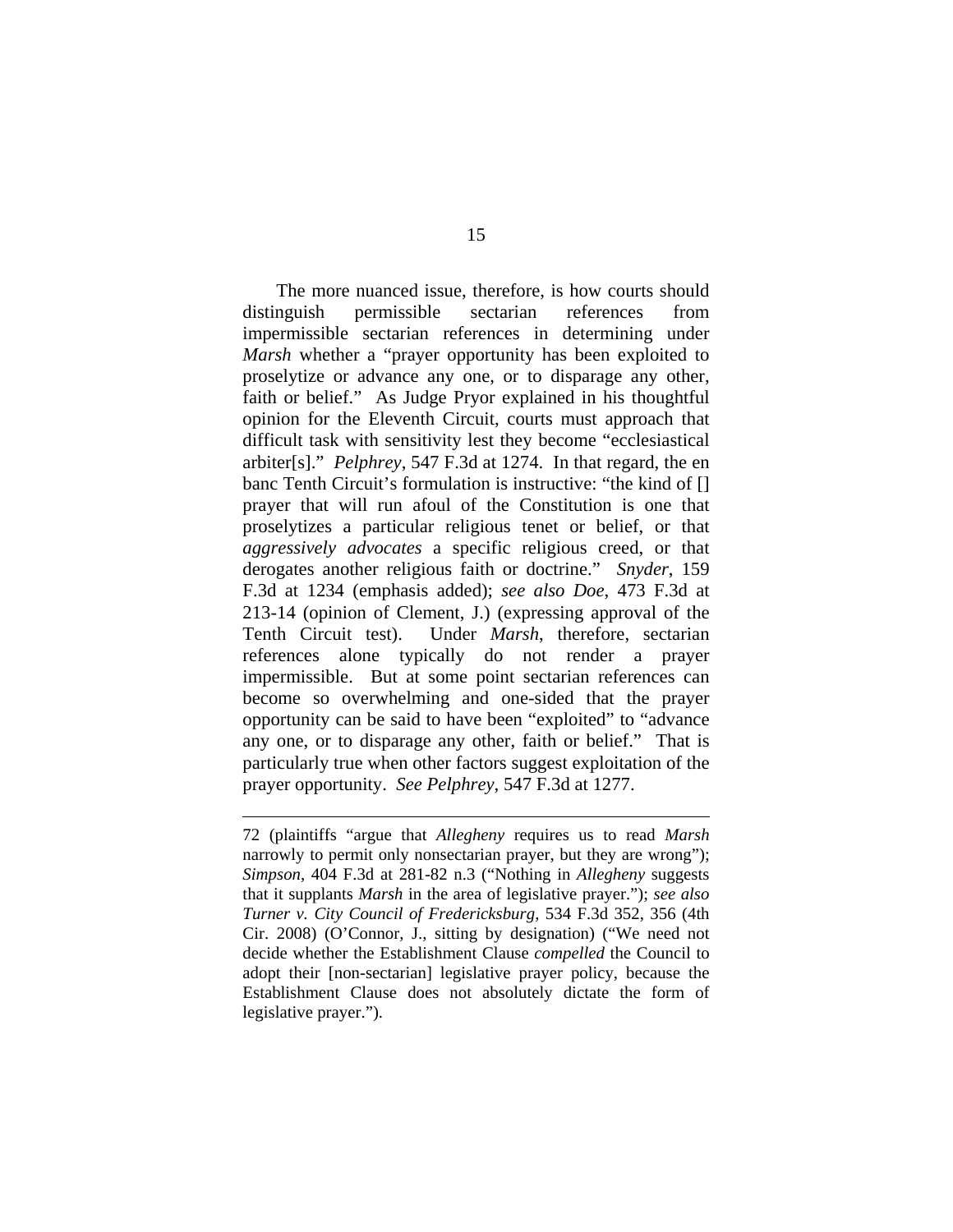Review of the modern Inaugural prayers yields no indication that this admittedly imprecise *Marsh* principle is being breached. Inaugural prayers are traditionally inclusive and largely non-sectarian. They typically include many references to God, Lord, and the like, which are considered non-sectarian for these purposes. The sectarian references in Inaugural prayers tend to be limited in number, as was the case at the 2009 Inauguration for example. In short, it cannot be said for purposes of *Marsh* that the Presidential Inauguration is being "exploited to proselytize or advance any one, or to disparage any other, faith or belief."6 

### III

 In an emergency motion filed before the oral argument in this case, plaintiffs moved that we dispense with the Court's invocation, "God save the United States and this honorable Court." According to plaintiffs, that traditional invocation is unconstitutional. We denied the motion, and I take this opportunity to explain my vote.

 The traditional prayer before this Court's sessions (and before the Supreme Court's sessions) is analogous to "so help me God" in the Presidential oath and to the legislative prayers upheld in *Marsh*. As with the legislative prayers in *Marsh*, the use of "God save the United States and this honorable Court" before court sessions does not proselytize or otherwise exploit the prayer opportunity so as to advance any one, or to disparage any other, faith or belief. And this prayer is deeply

 $\overline{6}$ <sup>6</sup> The constitutional question whether some sectarian references in Inaugural prayers are permissible under *Marsh* is of course separate from the policy question whether such references should be included.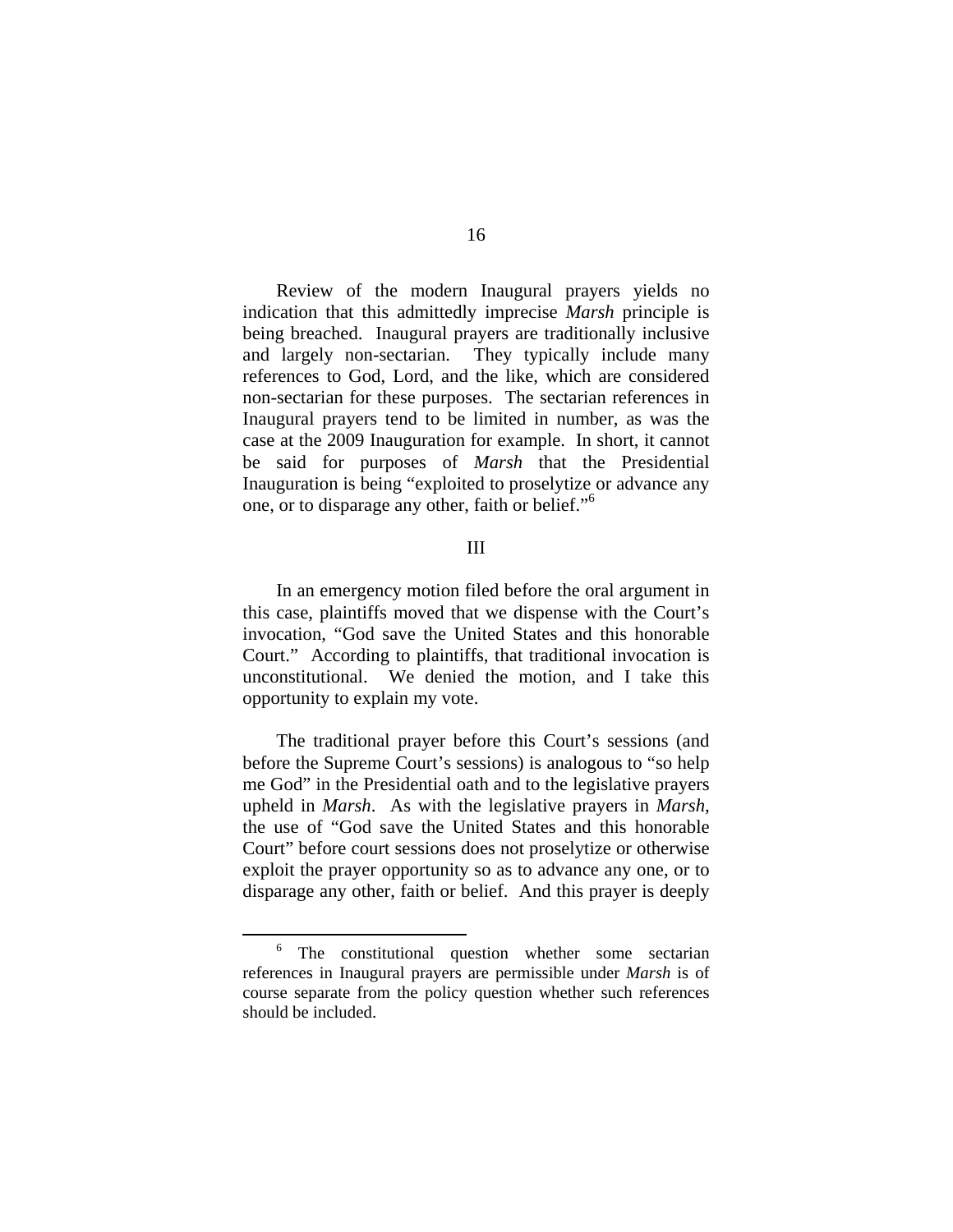rooted in American history and tradition. *See McCreary County v. ACLU*, 545 U.S. 844, 886 (2005) (Scalia, J., dissenting) (prayer used under John Marshall); *Elk Grove Unified Sch. Dist. v. Newdow*, 542 U.S. 1, 29 (2003) (Rehnquist, C.J., concurring in judgment) (prayer used in Supreme Court at least since 1827). Therefore, under the *Marsh* test, the prayer "God save the United States and this honorable Court" before court sessions is constitutionally permissible. Indeed, *Marsh* itself specifically referenced "God save the United States and this honorable Court" as a quintessential example of a permissible religious reference. *See Marsh v. Chambers*, 463 U.S. 783, 786 (1983); *see also Zorach v. Clauson*, 343 U.S. 306, 313 (1952). Many Justices in individual opinions have indicated their agreement with that conclusion. *See Van Orden v. Perry*, 545 U.S. 677, 716 (2005) (Stevens, J., dissenting); *McCreary County*, 545 U.S. at 886 (Scalia, J., dissenting); *Elk Grove*, 542 U.S. at 29 (Rehnquist, C.J., concurring in judgment); *id.* at 37 (O'Connor, J., concurring in judgment); *County of Allegheny v. ACLU*, 492 U.S. 573, 672 (1989) (Kennedy, J., concurring in judgment in part and dissenting in part); *Wallace v. Jaffree*, 472 U.S. 38, 84 (1985) (Burger, C.J., dissenting); *Lynch v. Donnelly*, 465 U.S. 668, 693 (1984) (O'Connor, J., concurring); *id.* at 714 (Brennan, J., dissenting).

 In light of the relevant Supreme Court precedents, plaintiffs' challenge to "God save the United States and this honorable Court" is unavailing.

\* \* \*

 Applying *Marsh* and the other relevant Supreme Court precedents, I would hold that both "so help me God" in the Presidential oath and the prayers at the Presidential Inauguration do not violate the Establishment Clause. I also